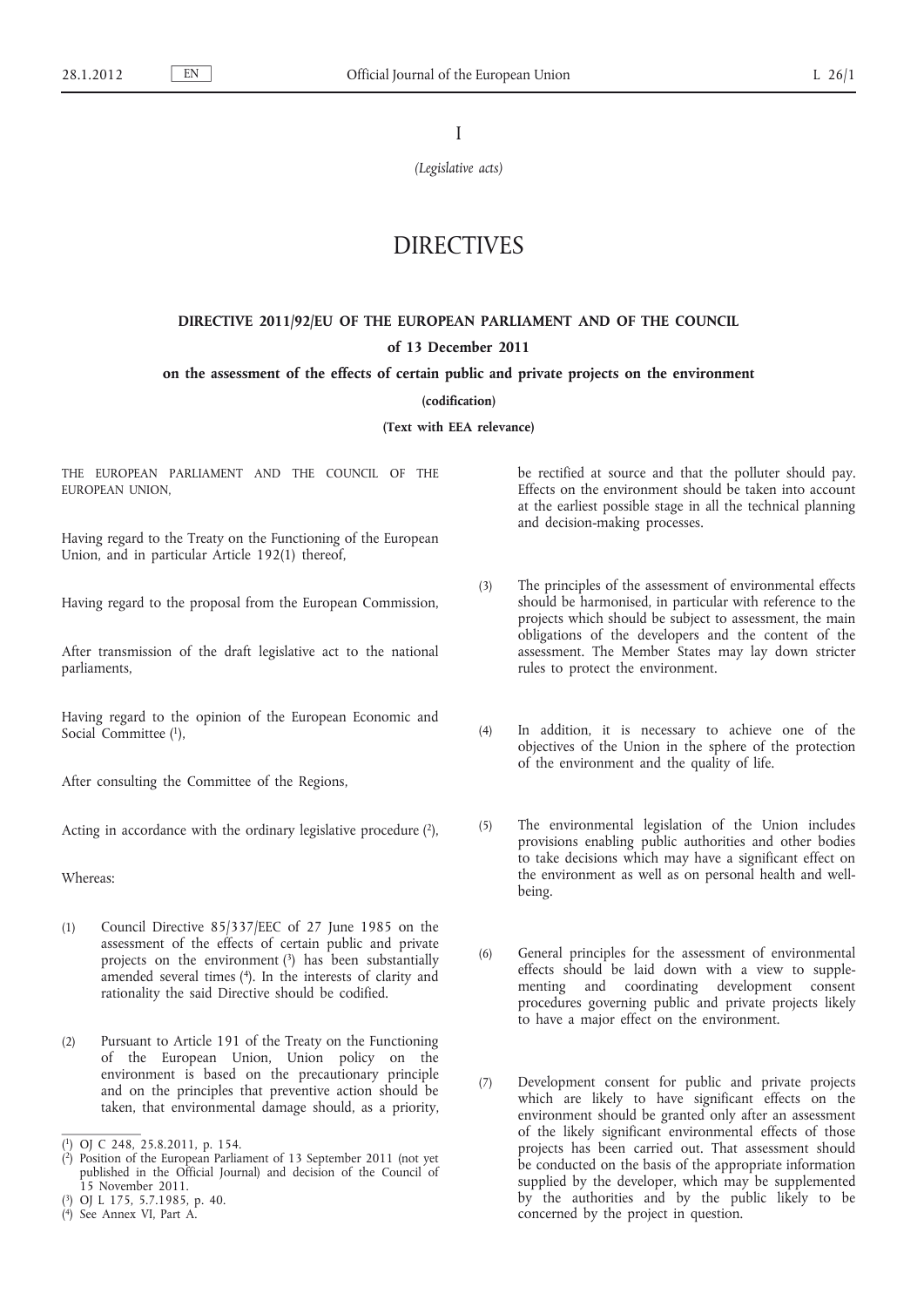- (8) Projects belonging to certain types have significant effects on the environment and those projects should, as a rule, be subject to a systematic assessment.
- (9) Projects of other types may not have significant effects on the environment in every case and those projects should be assessed where the Member States consider that they are likely to have significant effects on the environment.
- (10) Member States may set thresholds or criteria for the purpose of determining which of such projects should be subject to assessment on the basis of the significance of their environmental effects. Member States should not be required to examine projects below those thresholds or outside those criteria on a case-by-case basis.
- (11) When setting such thresholds or criteria or examining projects on a case-by-case basis, for the purpose of determining which projects should be subject to assessment on the basis of their significant environmental effects, Member States should take account of the relevant selection criteria set out in this Directive. In accordance with the subsidiarity principle, the Member States are in the best position to apply those criteria in specific instances.
- (12) For projects which are subject to assessment, a certain minimal amount of information should be supplied, concerning the project and its effects.
- (13) It is appropriate to lay down a procedure in order to enable the developer to obtain an opinion from the competent authorities on the content and extent of the information to be elaborated and supplied for the assessment. Member States, in the framework of this procedure, may require the developer to provide, inter alia, alternatives for the projects for which it intends to submit an application.
- (14) The effects of a project on the environment should be assessed in order to take account of concerns to protect human health, to contribute by means of a better environment to the quality of life, to ensure maintenance of the diversity of species and to maintain the reproductive capacity of the ecosystem as a basic resource for life.
- (15) It is desirable to lay down strengthened provisions concerning environmental impact assessment in a transboundary context to take account of developments at international level. The European Community signed the Convention on Environmental Impact Assessment in a Transboundary Context on 25 February 1991, and ratified it on 24 June 1997.
- (16) Effective public participation in the taking of decisions enables the public to express, and the decision-maker to

take account of, opinions and concerns which may be relevant to those decisions, thereby increasing the accountability and transparency of the decision-making process and contributing to public awareness of environmental issues and support for the decisions taken.

- (17) Participation, including participation by associations, organisations and groups, in particular non-governmental organisations promoting environmental protection, should accordingly be fostered, including, inter alia, by promoting environmental education of the public.
- (18) The European Community signed the UN/ECE Convention on Access to Information, Public Participation in Decision-Making and Access to Justice in Environmental Matters (the Aarhus Convention) on 25 June 1998 and ratified it on 17 February 2005.
- (19) Among the objectives of the Aarhus Convention is the desire to guarantee rights of public participation in decision-making in environmental matters in order to contribute to the protection of the right to live in an environment which is adequate for personal health and well-being.
- (20) Article 6 of the Aarhus Convention provides for public participation in decisions on the specific activities listed in Annex I thereto and on activities not so listed which may have a significant effect on the environment.
- (21) Article 9(2) and (4) of the Aarhus Convention provides for access to judicial or other procedures for challenging the substantive or procedural legality of decisions, acts or omissions subject to the public participation provisions of Article 6 of that Convention.
- (22) However, this Directive should not be applied to projects the details of which are adopted by a specific act of national legislation, since the objectives of this Directive, including that of supplying information, are achieved through the legislative process.
- (23) Furthermore, it may be appropriate in exceptional cases to exempt a specific project from the assessment procedures laid down by this Directive, subject to appropriate information being supplied to the Commission and to the public concerned.
- (24) Since the objectives of this Directive cannot be sufficiently achieved by the Member States and can therefore, by reason of the scale and effects of the action, be better achieved at Union level, the Union may adopt measures in accordance with the principle of subsidiarity as set out in Article 5 of the Treaty on European Union. In accordance with the principle of proportionality, as set out in that Article, this Directive does not go beyond what is necessary in order to achieve those objectives.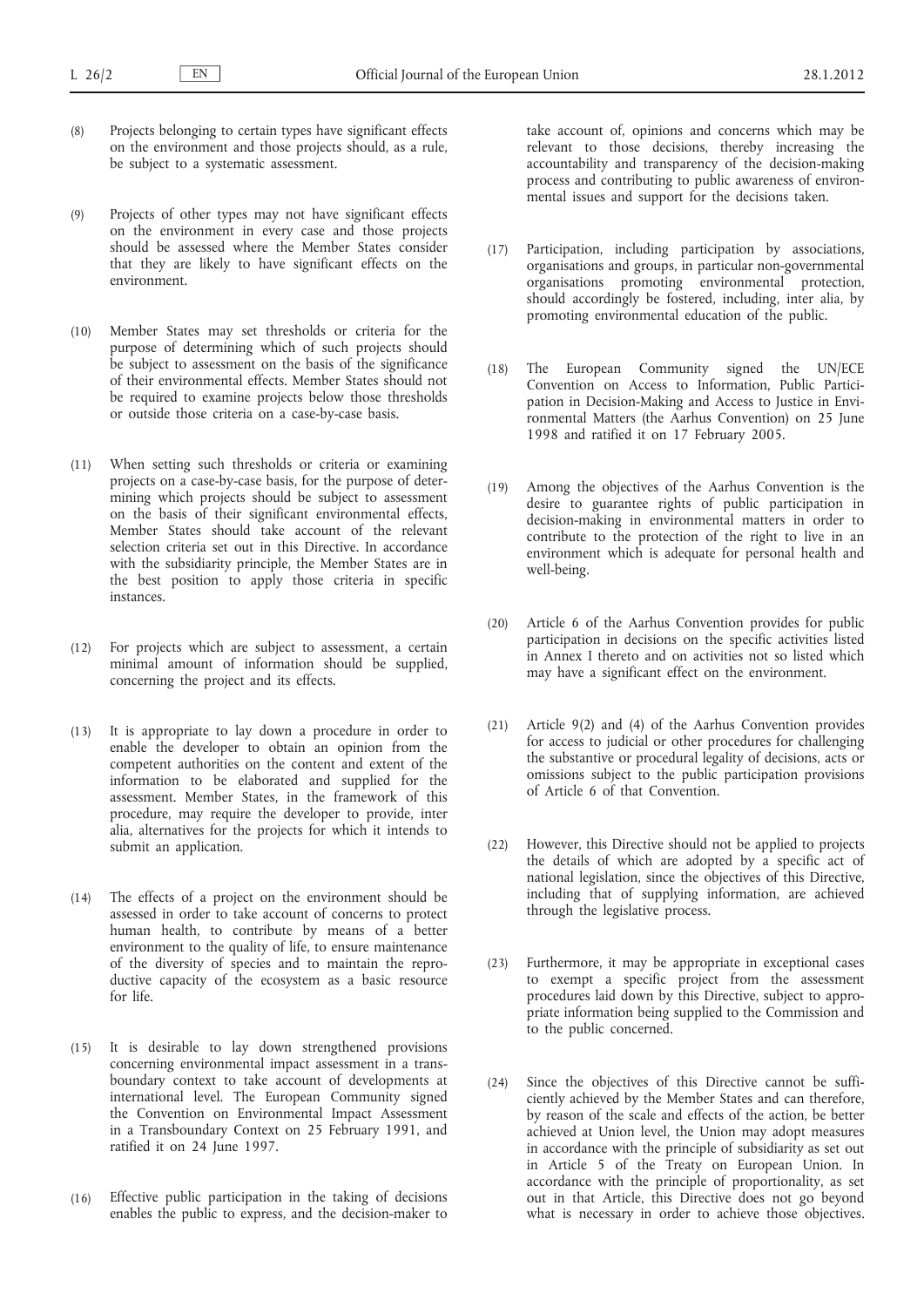(25) This Directive should be without prejudice to the obligations of the Member States relating to the time limits for transposition into national law of the Directives set out in Annex V, Part B,

HAVE ADOPTED THIS DIRECTIVE:

## *Article 1*

1. This Directive shall apply to the assessment of the environmental effects of those public and private projects which are likely to have significant effects on the environment.

For the purposes of this Directive, the following definitions shall apply:

- (a) 'project' means:
	- the execution of construction works or of other installations or schemes,
	- other interventions in the natural surroundings and landscape including those involving the extraction of mineral resources;
- (b) 'developer' means the applicant for authorisation for a private project or the public authority which initiates a project;
- (c) 'development consent' means the decision of the competent authority or authorities which entitles the developer to proceed with the project;
- (d) 'public' means one or more natural or legal persons and, in accordance with national legislation or practice, their associations, organisations or groups;
- (e) 'public concerned' means the public affected or likely to be affected by, or having an interest in, the environmental decision-making procedures referred to in Article 2(2). For the purposes of this definition, non-governmental organisations promoting environmental protection and meeting any requirements under national law shall be deemed to have an interest;
- (f) 'competent authority or authorities' means that authority or those authorities which the Member States designate as responsible for performing the duties arising from this Directive.

3. Member States may decide, on a case-by-case basis if so provided under national law, not to apply this Directive to projects serving national defence purposes, if they deem that such application would have an adverse effect on those purposes.

This Directive shall not apply to projects the details of which are adopted by a specific act of national legislation, since the objectives of this Directive, including that of supplying information, are achieved through the legislative process.

#### *Article 2*

1. Member States shall adopt all measures necessary to ensure that, before consent is given, projects likely to have significant effects on the environment by virtue, inter alia, of their nature, size or location are made subject to a requirement for development consent and an assessment with regard to their effects. Those projects are defined in Article 4.

2. The environmental impact assessment may be integrated into the existing procedures for consent to projects in the Member States, or, failing this, into other procedures or into procedures to be established to comply with the aims of this Directive.

3. Member States may provide for a single procedure in order to fulfil the requirements of this Directive and the requirements of Directive 2008/1/EC of the European Parliament and of the Council of 15 January 2008 concerning integrated pollution prevention and control  $(1)$ .

4. Without prejudice to Article 7, Member States may, in exceptional cases, exempt a specific project in whole or in part from the provisions laid down in this Directive.

In that event, the Member States shall:

- (a) consider whether another form of assessment would be appropriate;
- (b) make available to the public concerned the information obtained under other forms of assessment referred to in point (a), the information relating to the decision granting exemption and the reasons for granting it;
- (c) inform the Commission, prior to granting consent, of the reasons justifying the exemption granted, and provide it with the information made available, where applicable, to their own nationals.

The Commission shall immediately forward the documents received to the other Member States.

The Commission shall report annually to the European Parliament and to the Council on the application of this paragraph.

( 1) OJ L 24, 29.1.2008, p. 8.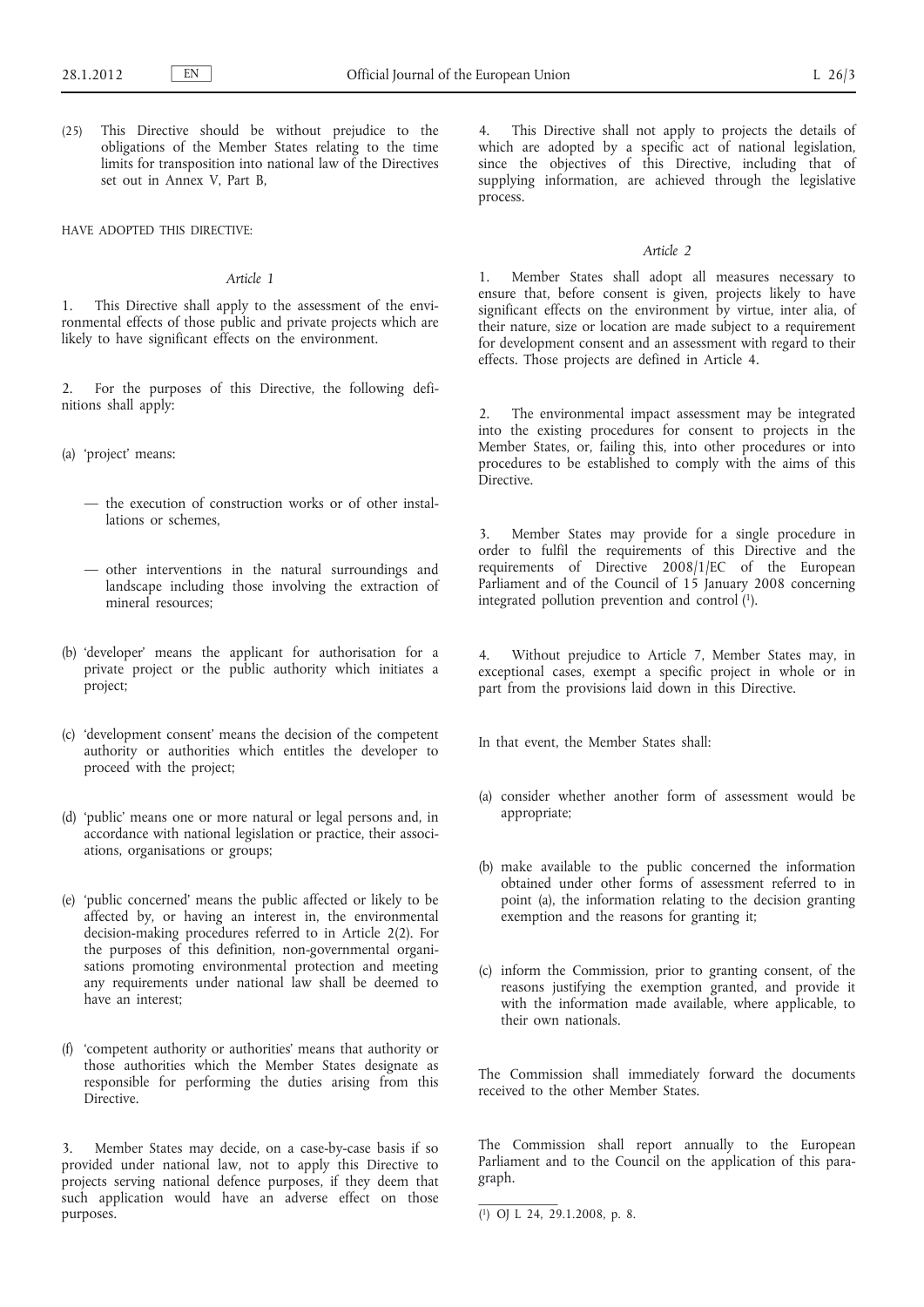#### *Article 3*

The environmental impact assessment shall identify, describe and assess in an appropriate manner, in the light of each individual case and in accordance with Articles 4 to 12, the direct and indirect effects of a project on the following factors:

(a) human beings, fauna and flora;

- (b) soil, water, air, climate and the landscape;
- (c) material assets and the cultural heritage;
- (d) the interaction between the factors referred to in points (a), (b) and (c).

#### *Article 4*

1. Subject to Article 2(4), projects listed in Annex I shall be made subject to an assessment in accordance with Articles 5 to 10.

2. Subject to Article 2(4), for projects listed in Annex II, Member States shall determine whether the project shall be made subject to an assessment in accordance with Articles 5 to 10. Member States shall make that determination through:

(a) a case-by-case examination;

or

(b) thresholds or criteria set by the Member State.

Member States may decide to apply both procedures referred to in points (a) and (b).

3. When a case-by-case examination is carried out or thresholds or criteria are set for the purpose of paragraph 2, the relevant selection criteria set out in Annex III shall be taken into account.

4. Member States shall ensure that the determination made by the competent authorities under paragraph 2 is made available to the public.

## *Article 5*

1. In the case of projects which, pursuant to Article 4, are to be made subject to an environmental impact assessment in accordance with this Article and Articles 6 to 10, Member States shall adopt the necessary measures to ensure that the developer supplies in an appropriate form the information specified in Annex IV inasmuch as:

(a) the Member States consider that the information is relevant to a given stage of the consent procedure and to the specific characteristics of a particular project or type of project and of the environmental features likely to be affected;

(b) the Member States consider that a developer may reasonably be required to compile this information having regard, inter alia, to current knowledge and methods of assessment.

Member States shall take the necessary measures to ensure that, if the developer so requests before submitting an application for development consent, the competent authority shall give an opinion on the information to be supplied by the developer in accordance with paragraph 1. The competent authority shall consult the developer and authorities referred to in Article 6(1) before it gives its opinion. The fact that the authority has given an opinion under this paragraph shall not preclude it from subsequently requiring the developer to submit further information.

Member States may require the competent authorities to give such an opinion, irrespective of whether the developer so requests.

3. The information to be provided by the developer in accordance with paragraph 1 shall include at least:

- (a) a description of the project comprising information on the site, design and size of the project;
- (b) a description of the measures envisaged in order to avoid, reduce and, if possible, remedy significant adverse effects;
- (c) the data required to identify and assess the main effects which the project is likely to have on the environment;
- (d) an outline of the main alternatives studied by the developer and an indication of the main reasons for his choice, taking into account the environmental effects;
- (e) a non-technical summary of the information referred to in points (a) to (d).

4. Member States shall, if necessary, ensure that any authorities holding relevant information, with particular reference to Article 3, make this information available to the developer.

#### *Article 6*

1. Member States shall take the measures necessary to ensure that the authorities likely to be concerned by the project by reason of their specific environmental responsibilities are given an opportunity to express their opinion on the information supplied by the developer and on the request for development consent. To that end, Member States shall designate the authorities to be consulted, either in general terms or on a case-bycase basis. The information gathered pursuant to Article 5 shall be forwarded to those authorities. Detailed arrangements for consultation shall be laid down by the Member States.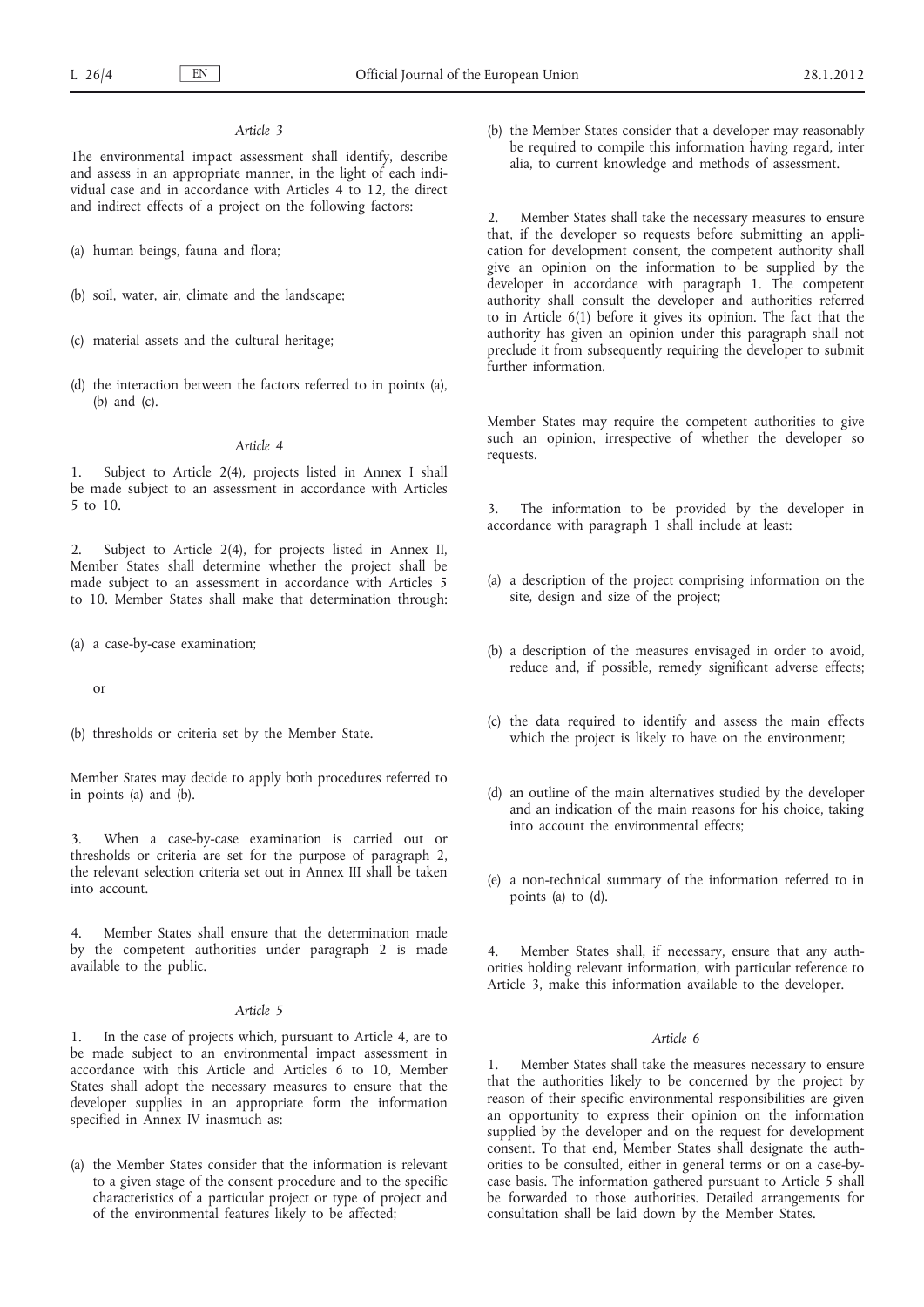The public shall be informed, whether by public notices or by other appropriate means such as electronic media where available, of the following matters early in the environmental decision-making procedures referred to in Article 2(2) and, at the latest, as soon as information can reasonably be provided:

- (a) the request for development consent;
- (b) the fact that the project is subject to an environmental impact assessment procedure and, where relevant, the fact that Article 7 applies;
- (c) details of the competent authorities responsible for taking the decision, those from which relevant information can be obtained, those to which comments or questions can be submitted, and details of the time schedule for transmitting comments or questions;
- (d) the nature of possible decisions or, where there is one, the draft decision;
- (e) an indication of the availability of the information gathered pursuant to Article 5;
- (f) an indication of the times and places at which, and the means by which, the relevant information will be made available;
- (g) details of the arrangements for public participation made pursuant to paragraph 5 of this Article.

Member States shall ensure that, within reasonable timeframes, the following is made available to the public concerned:

- (a) any information gathered pursuant to Article 5;
- (b) in accordance with national legislation, the main reports and advice issued to the competent authority or authorities at the time when the public concerned is informed in accordance with paragraph 2 of this Article;
- (c) in accordance with the provisions of Directive 2003/4/EC of the European Parliament and of the Council of 28 January 2003 on public access to environmental information  $(1)$ , information other than that referred to in paragraph 2 of this Article which is relevant for the decision in accordance with Article 8 of this Directive and which only becomes available after the time the public concerned was informed in accordance with paragraph 2 of this Article.

4. The public concerned shall be given early and effective opportunities to participate in the environmental decisionmaking procedures referred to in Article 2(2) and shall, for that purpose, be entitled to express comments and opinions when all options are open to the competent authority or authorities before the decision on the request for development consent is taken.

The detailed arrangements for informing the public (for example by bill posting within a certain radius or publication in local newspapers) and for consulting the public concerned (for example by written submissions or by way of a public inquiry) shall be determined by the Member States.

6. Reasonable time-frames for the different phases shall be provided, allowing sufficient time for informing the public and for the public concerned to prepare and participate effectively in environmental decision-making subject to the provisions of this Article.

#### *Article 7*

1. Where a Member State is aware that a project is likely to have significant effects on the environment in another Member State or where a Member State likely to be significantly affected so requests, the Member State in whose territory the project is intended to be carried out shall send to the affected Member State as soon as possible and no later than when informing its own public, inter alia:

- (a) a description of the project, together with any available information on its possible transboundary impact;
- (b) information on the nature of the decision which may be taken.

The Member State in whose territory the project is intended to be carried out shall give the other Member State a reasonable time in which to indicate whether it wishes to participate in the environmental decision-making procedures referred to in Article 2(2), and may include the information referred to in paragraph 2 of this Article.

2. If a Member State which receives information pursuant to paragraph 1 indicates that it intends to participate in the environmental decision-making procedures referred to in Article 2(2), the Member State in whose territory the project is intended to be carried out shall, if it has not already done so, send to the affected Member State the information required to be given pursuant to Article 6(2) and made available pursuant to points (a) and (b) of Article 6(3).

3. The Member States concerned, each insofar as it is concerned, shall also:

(a) arrange for the information referred to in paragraphs 1 and 2 to be made available, within a reasonable time, to the authorities referred to in Article 6(1) and the public concerned in the territory of the Member State likely to be significantly affected; and

<sup>(</sup> 1) OJ L 41, 14.2.2003, p. 26.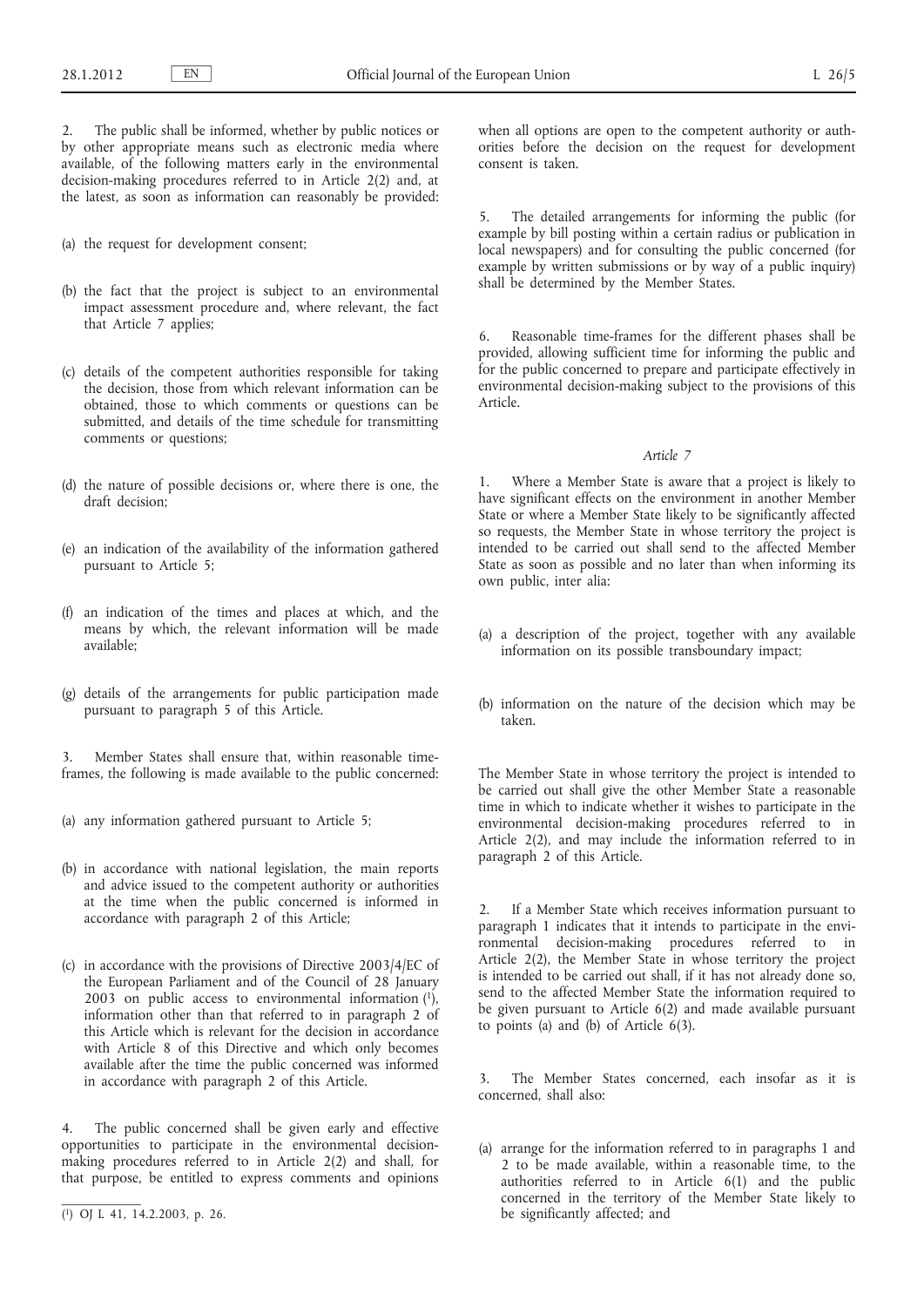(b) ensure that the authorities referred to in Article 6(1) and the public concerned are given an opportunity, before development consent for the project is granted, to forward their opinion within a reasonable time on the information supplied to the competent authority in the Member State in whose territory the project is intended to be carried out.

4. The Member States concerned shall enter into consultations regarding, inter alia, the potential transboundary effects of the project and the measures envisaged to reduce or eliminate such effects and shall agree on a reasonable timeframe for the duration of the consultation period.

5. The detailed arrangements for implementing this Article may be determined by the Member States concerned and shall be such as to enable the public concerned in the territory of the affected Member State to participate effectively in the environmental decision-making procedures referred to in Article 2(2) for the project.

#### *Article 8*

The results of consultations and the information gathered pursuant to Articles 5, 6 and 7 shall be taken into consideration in the development consent procedure.

#### *Article 9*

1. When a decision to grant or refuse development consent has been taken, the competent authority or authorities shall inform the public thereof in accordance with the appropriate procedures and shall make available to the public the following information:

- (a) the content of the decision and any conditions attached thereto;
- (b) having examined the concerns and opinions expressed by the public concerned, the main reasons and considerations on which the decision is based, including information about the public participation process;
- (c) a description, where necessary, of the main measures to avoid, reduce and, if possible, offset the major adverse effects.

2. The competent authority or authorities shall inform any Member State which has been consulted pursuant to Article  $\dot{7}$ , forwarding to it the information referred to in paragraph 1 of this Article.

The consulted Member States shall ensure that that information is made available in an appropriate manner to the public concerned in their own territory.

## *Article 10*

The provisions of this Directive shall not affect the obligation on the competent authorities to respect the limitations imposed by national laws, regulations and administrative provisions and accepted legal practices with regard to commercial and industrial confidentiality, including intellectual property, and the safeguarding of the public interest.

Where Article 7 applies, the transmission of information to another Member State and the receipt of information by another Member State shall be subject to the limitations in force in the Member State in which the project is proposed.

#### *Article 11*

Member States shall ensure that, in accordance with the relevant national legal system, members of the public concerned:

- (a) having a sufficient interest, or alternatively;
- (b) maintaining the impairment of a right, where administrative procedural law of a Member State requires this as a precondition;

have access to a review procedure before a court of law or another independent and impartial body established by law to challenge the substantive or procedural legality of decisions, acts or omissions subject to the public participation provisions of this Directive.

Member States shall determine at what stage the decisions, acts or omissions may be challenged.

What constitutes a sufficient interest and impairment of a right shall be determined by the Member States, consistently with the objective of giving the public concerned wide access to justice. To that end, the interest of any non-governmental organisation meeting the requirements referred to in Article 1(2) shall be deemed sufficient for the purpose of point (a) of paragraph 1 of this Article. Such organisations shall also be deemed to have rights capable of being impaired for the purpose of point (b) of paragraph 1 of this Article.

4. The provisions of this Article shall not exclude the possibility of a preliminary review procedure before an administrative authority and shall not affect the requirement of exhaustion of administrative review procedures prior to recourse to judicial review procedures, where such a requirement exists under national law.

Any such procedure shall be fair, equitable, timely and not prohibitively expensive.

5. In order to further the effectiveness of the provisions of this Article, Member States shall ensure that practical information is made available to the public on access to administrative and judicial review procedures.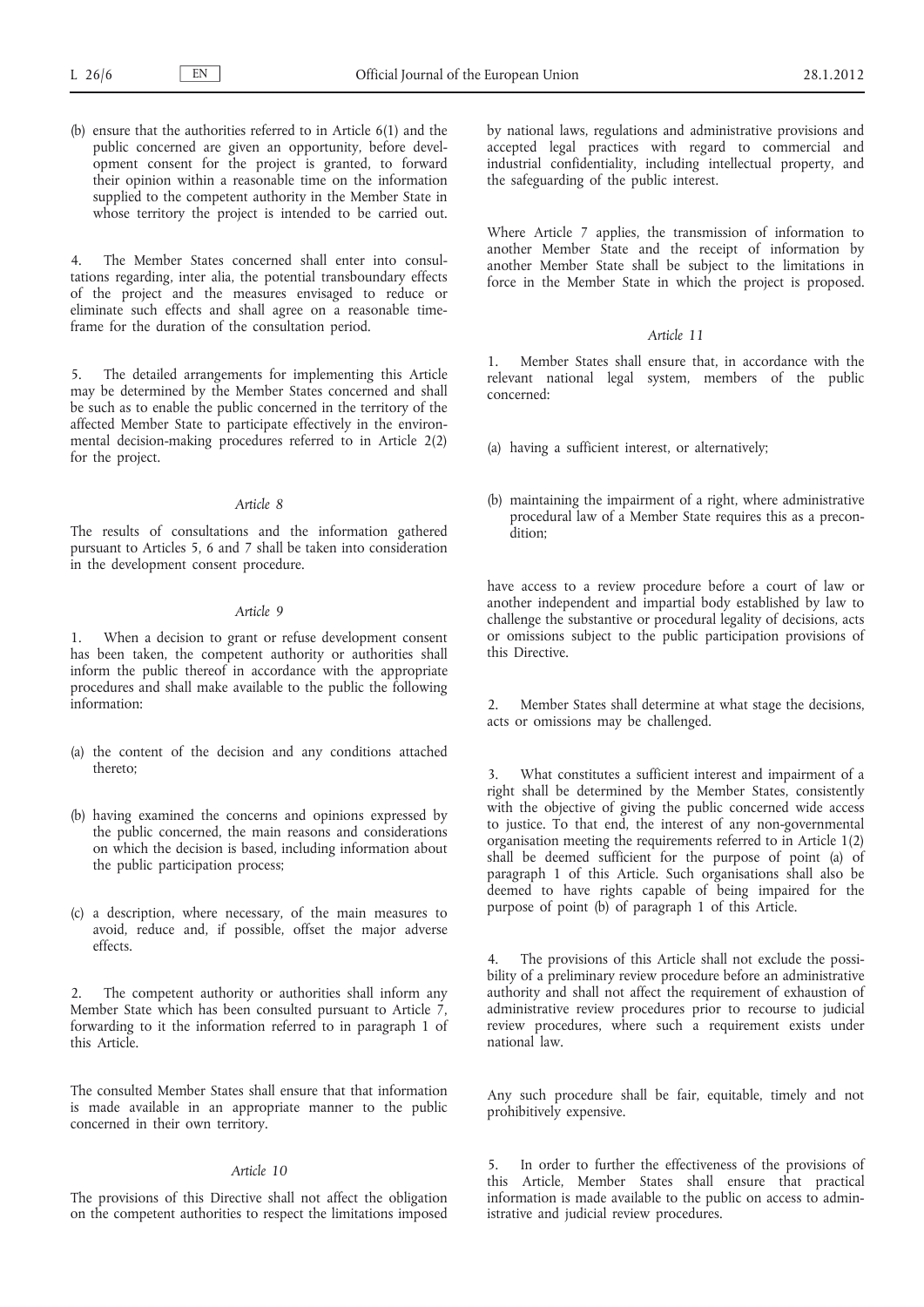## *Article 12*

1. The Member States and the Commission shall exchange information on the experience gained in applying this Directive.

2. In particular, Member States shall inform the Commission of any criteria and/or thresholds adopted for the selection of the projects in question, in accordance with Article 4(2).

3. On the basis of that exchange of information, the Commission shall if necessary submit additional proposals to the European Parliament and to the Council, with a view to ensuring that this Directive is applied in a sufficiently coordinated manner.

#### *Article 13*

Member States shall communicate to the Commission the texts of the provisions of national law which they adopt in the field covered by this Directive.

#### *Article 14*

Directive 85/337/EEC, as amended by the Directives listed in Annex V, Part A, is repealed, without prejudice to the obligations of the Member States relating to the time limits for transposition into national law of the Directives set out in Annex V, Part B.

References to the repealed Directive shall be construed as references to this Directive and shall be read in accordance with the correlation table in Annex VI.

#### *Article 15*

This Directive shall enter into force on the 20th day following its publication in the *Official Journal of the European Union*.

#### *Article 16*

This Directive is addressed to the Member States.

Done at Strasbourg, 13 December 2011.

*For the European Parliament The President* J. BUZEK

*For the Council The President* M. SZPUNAR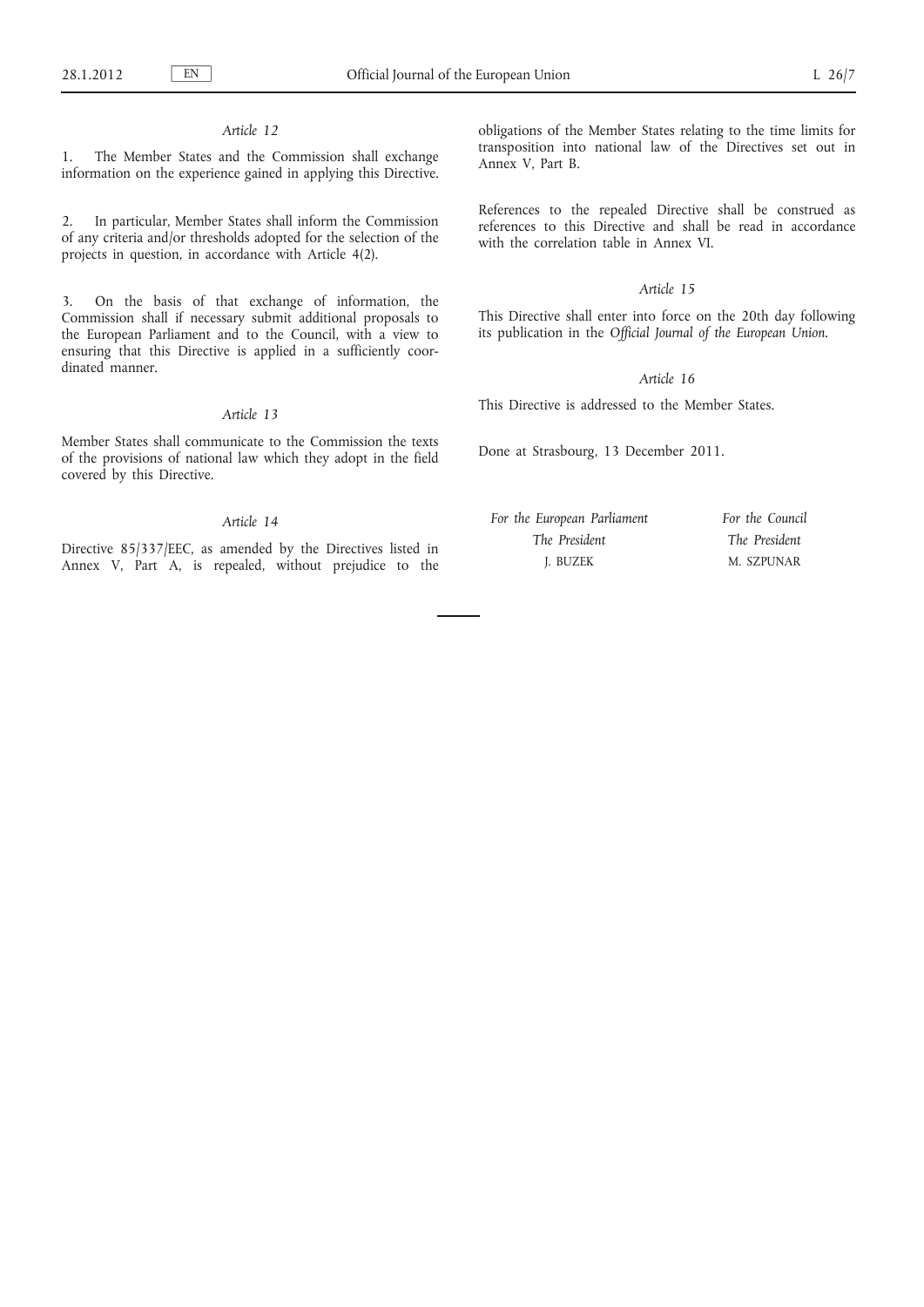#### *ANNEX I*

#### **PROJECTS REFERRED TO IN ARTICLE 4(1)**

- 1. Crude-oil refineries (excluding undertakings manufacturing only lubricants from crude oil) and installations for the gasification and liquefaction of 500 tonnes or more of coal or bituminous shale per day.
- 2. (a) Thermal power stations and other combustion installations with a heat output of 300 megawatts or more;
	- (b) Nuclear power stations and other nuclear reactors including the dismantling or decommissioning of such power stations or reactors (1) (except research installations for the production and conversion of fissionable and fertile materials, whose maximum power does not exceed 1 kilowatt continuous thermal load).
- 3. (a) Installations for the reprocessing of irradiated nuclear fuel;
	- (b) Installations designed:
		- (i) for the production or enrichment of nuclear fuel;
		- (ii) for the processing of irradiated nuclear fuel or high-level radioactive waste;
		- (iii) for the final disposal of irradiated nuclear fuel;
		- (iv) solely for the final disposal of radioactive waste;
		- (v) solely for the storage (planned for more than 10 years) of irradiated nuclear fuels or radioactive waste in a different site than the production site.
- 4. (a) Integrated works for the initial smelting of cast iron and steel;
	- (b) Installations for the production of non-ferrous crude metals from ore, concentrates or secondary raw materials by metallurgical, chemical or electrolytic processes.
- 5. Installations for the extraction of asbestos and for the processing and transformation of asbestos and products containing asbestos: for asbestos-cement products, with an annual production of more than 20 000 tonnes of finished products, for friction material, with an annual production of more than 50 tonnes of finished products, and for other uses of asbestos, utilisation of more than 200 tonnes per year.
- 6. Integrated chemical installations, i.e. those installations for the manufacture on an industrial scale of substances using chemical conversion processes, in which several units are juxtaposed and are functionally linked to one another and which are:
	- (a) for the production of basic organic chemicals;
	- (b) for the production of basic inorganic chemicals;
	- (c) for the production of phosphorous-, nitrogen- or potassium-based fertilisers (simple or compound fertilisers);
	- (d) for the production of basic plant health products and of biocides;
	- (e) for the production of basic pharmaceutical products using a chemical or biological process;
	- (f) for the production of explosives.

<sup>(</sup> 1) Nuclear power stations and other nuclear reactors cease to be such an installation when all nuclear fuel and other radioactively contaminated elements have been removed permanently from the installation site.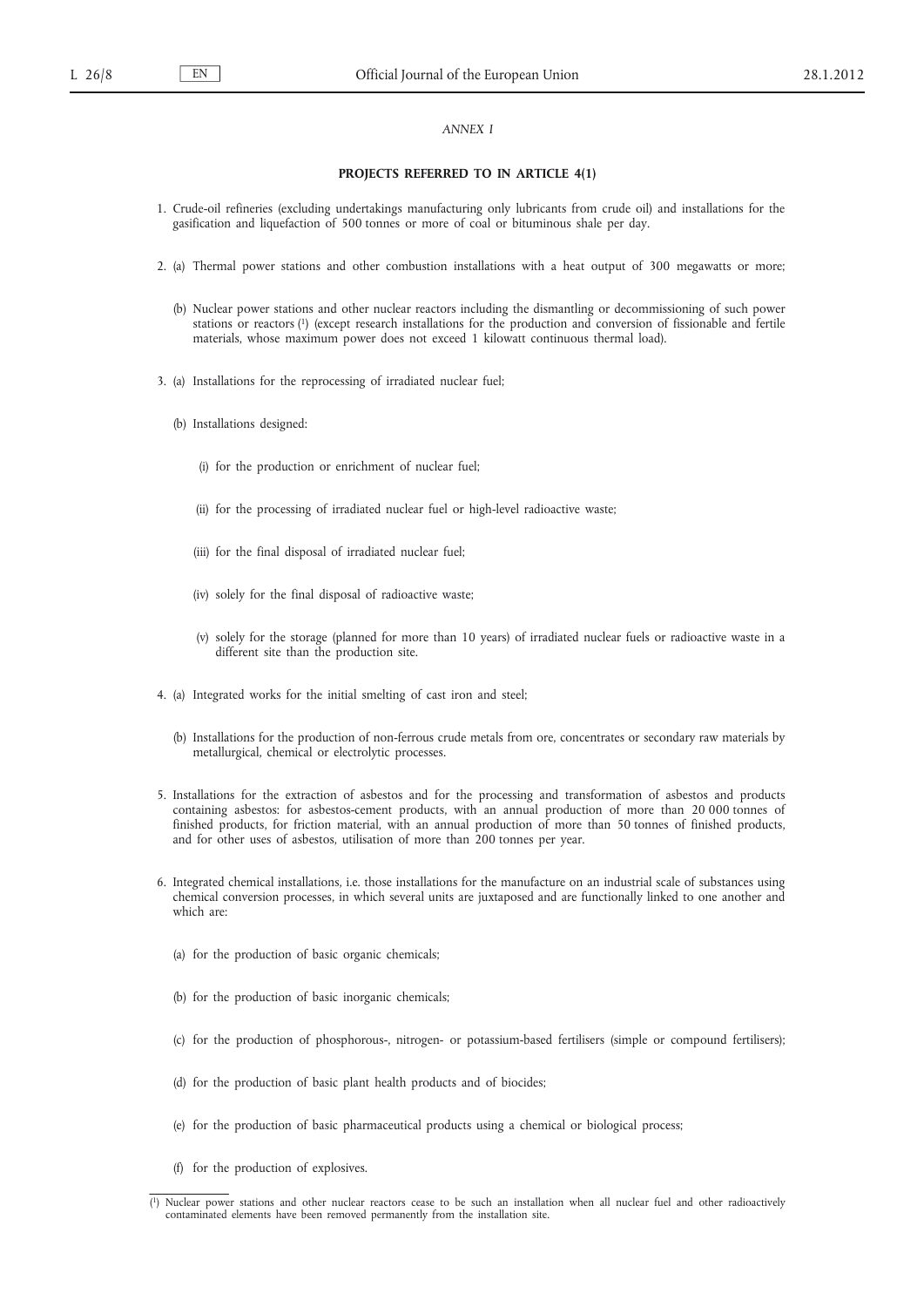- 7. (a) Construction of lines for long-distance railway traffic and of airports (1) with a basic runway length of 2 100 m or more;
	- (b) Construction of motorways and express roads  $(2)$ ;
	- (c) Construction of a new road of four or more lanes, or realignment and/or widening of an existing road of two lanes or less so as to provide four or more lanes, where such new road or realigned and/or widened section of road would be 10 km or more in a continuous length.
- 8. (a) Inland waterways and ports for inland-waterway traffic which permit the passage of vessels of over 1 350 tonnes;
	- (b) Trading ports, piers for loading and unloading connected to land and outside ports (excluding ferry piers) which can take vessels of over 1 350 tonnes.
- 9. Waste disposal installations for the incineration, chemical treatment as defined in Annex I to Directive 2008/98/EC of the European Parliament and of the Council of 19 November 2008 on waste (3) under heading D9, or landfill of hazardous waste, as defined in point 2 of Article 3 of that Directive.
- 10. Waste disposal installations for the incineration or chemical treatment as defined in Annex I to Directive 2008/98/EC under heading D9 of non-hazardous waste with a capacity exceeding 100 tonnes per day.
- 11. Groundwater abstraction or artificial groundwater recharge schemes where the annual volume of water abstracted or recharged is equivalent to or exceeds 10 million cubic metres.
- 12. (a) Works for the transfer of water resources between river basins where that transfer aims at preventing possible shortages of water and where the amount of water transferred exceeds 100 million cubic metres/year;
	- (b) In all other cases, works for the transfer of water resources between river basins where the multi-annual average flow of the basin of abstraction exceeds 2 000 million cubic metres/year and where the amount of water transferred exceeds 5 % of that flow.

In both cases transfers of piped drinking water are excluded.

- 13. Waste water treatment plants with a capacity exceeding 150 000 population equivalent as defined in point 6 of Article 2 of Council Directive 91/271/EEC of 21 May 1991 concerning urban waste-water treatment (4).
- 14. Extraction of petroleum and natural gas for commercial purposes where the amount extracted exceeds 500 tonnes/day in the case of petroleum and 500 000 cubic metres/day in the case of gas.
- 15. Dams and other installations designed for the holding back or permanent storage of water, where a new or additional amount of water held back or stored exceeds 10 million cubic metres.
- 16. Pipelines with a diameter of more than 800 mm and a length of more than 40 km:
	- (a) for the transport of gas, oil, chemicals;
	- (b) for the transport of carbon dioxide  $(CO<sub>2</sub>)$  streams for the purposes of geological storage, including associated booster stations.
- 17. Installations for the intensive rearing of poultry or pigs with more than:
	- (a) 85 000 places for broilers, 60 000 places for hens;
	- (b) 3 000 places for production pigs (over 30 kg); or
	- (c) 900 places for sows.

<sup>(</sup> 1) For the purposes of this Directive, 'airport' means an airport which complies with the definition in the 1944 Chicago Convention

setting up the International Civil Aviation Organisation (Annex 14).<br>(?) For the purposes of this Directive, 'express road' means a road which complies with the definition in the European Agreement on Main<br>International Tr

<sup>(</sup> 3) OJ L 312, 22.11.2008, p. 3. ( 4) OJ L 135, 30.5.1991, p. 40.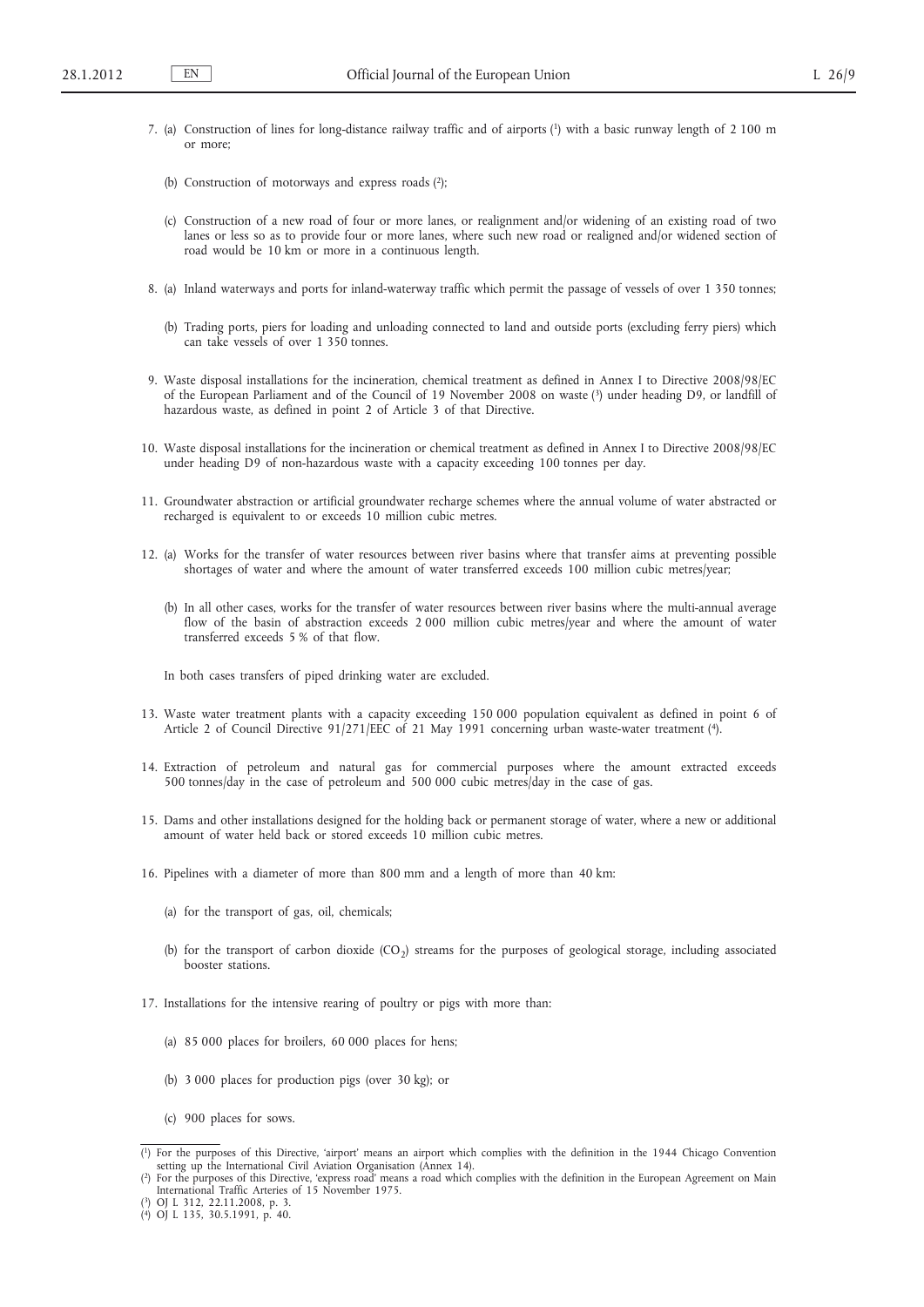- 18. Industrial plants for the production of:
	- (a) pulp from timber or similar fibrous materials;
	- (b) paper and board with a production capacity exceeding 200 tonnes per day.
- 19. Quarries and open-cast mining where the surface of the site exceeds 25 hectares, or peat extraction, where the surface of the site exceeds 150 hectares.
- 20. Construction of overhead electrical power lines with a voltage of 220 kV or more and a length of more than 15 km.
- 21. Installations for storage of petroleum, petrochemical, or chemical products with a capacity of 200 000 tonnes or more.
- 22. Storage sites pursuant to Directive 2009/31/EC of the European Parliament and of the Council of 23 April 2009 on the geological storage of carbon dioxide (1).
- 23. Installations for the capture of CO<sub>2</sub> streams for the purposes of geological storage pursuant to Directive 2009/31/EC from installations covered by this Annex, or where the total yearly capture of  $CO_2$  is 1,5 megatonnes or more.
- 24. Any change to or extension of projects listed in this Annex where such a change or extension in itself meets the thresholds, if any, set out in this Annex.

<sup>(</sup> 1) OJ L 140, 5.6.2009, p. 114.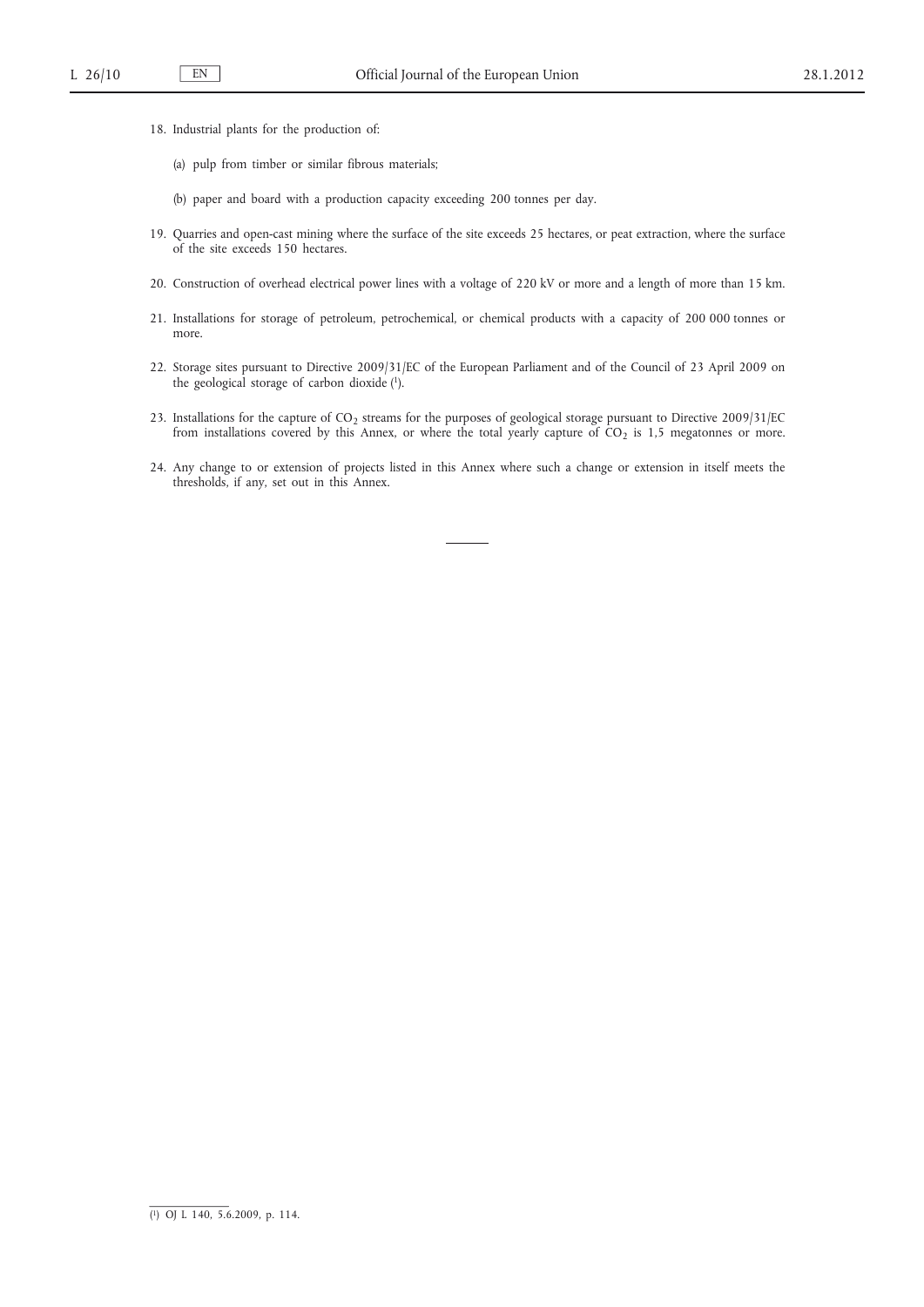#### *ANNEX II*

#### **PROJECTS REFERRED TO IN ARTICLE 4(2)**

- 1. AGRICULTURE, SILVICULTURE AND AQUACULTURE
	- (a) Projects for the restructuring of rural land holdings;
	- (b) Projects for the use of uncultivated land or semi-natural areas for intensive agricultural purposes;
	- (c) Water management projects for agriculture, including irrigation and land drainage projects;
	- (d) Initial afforestation and deforestation for the purposes of conversion to another type of land use;
	- (e) Intensive livestock installations (projects not included in Annex I);
	- (f) Intensive fish farming;
	- (g) Reclamation of land from the sea.

#### 2. EXTRACTIVE INDUSTRY

- (a) Quarries, open-cast mining and peat extraction (projects not included in Annex I);
- (b) Underground mining;
- (c) Extraction of minerals by marine or fluvial dredging;
- (d) Deep drillings, in particular:
	- (i) geothermal drilling;
	- (ii) drilling for the storage of nuclear waste material;
	- (iii) drilling for water supplies;
	- with the exception of drillings for investigating the stability of the soil;
- (e) Surface industrial installations for the extraction of coal, petroleum, natural gas and ores, as well as bituminous shale.
- 3. ENERGY INDUSTRY
	- (a) Industrial installations for the production of electricity, steam and hot water (projects not included in Annex I);
	- (b) Industrial installations for carrying gas, steam and hot water; transmission of electrical energy by overhead cables (projects not included in Annex I);
	- (c) Surface storage of natural gas;
	- (d) Underground storage of combustible gases;
	- (e) Surface storage of fossil fuels;
	- (f) Industrial briquetting of coal and lignite;
	- (g) Installations for the processing and storage of radioactive waste (unless included in Annex I);
	- (h) Installations for hydroelectric energy production;
	- (i) Installations for the harnessing of wind power for energy production (wind farms);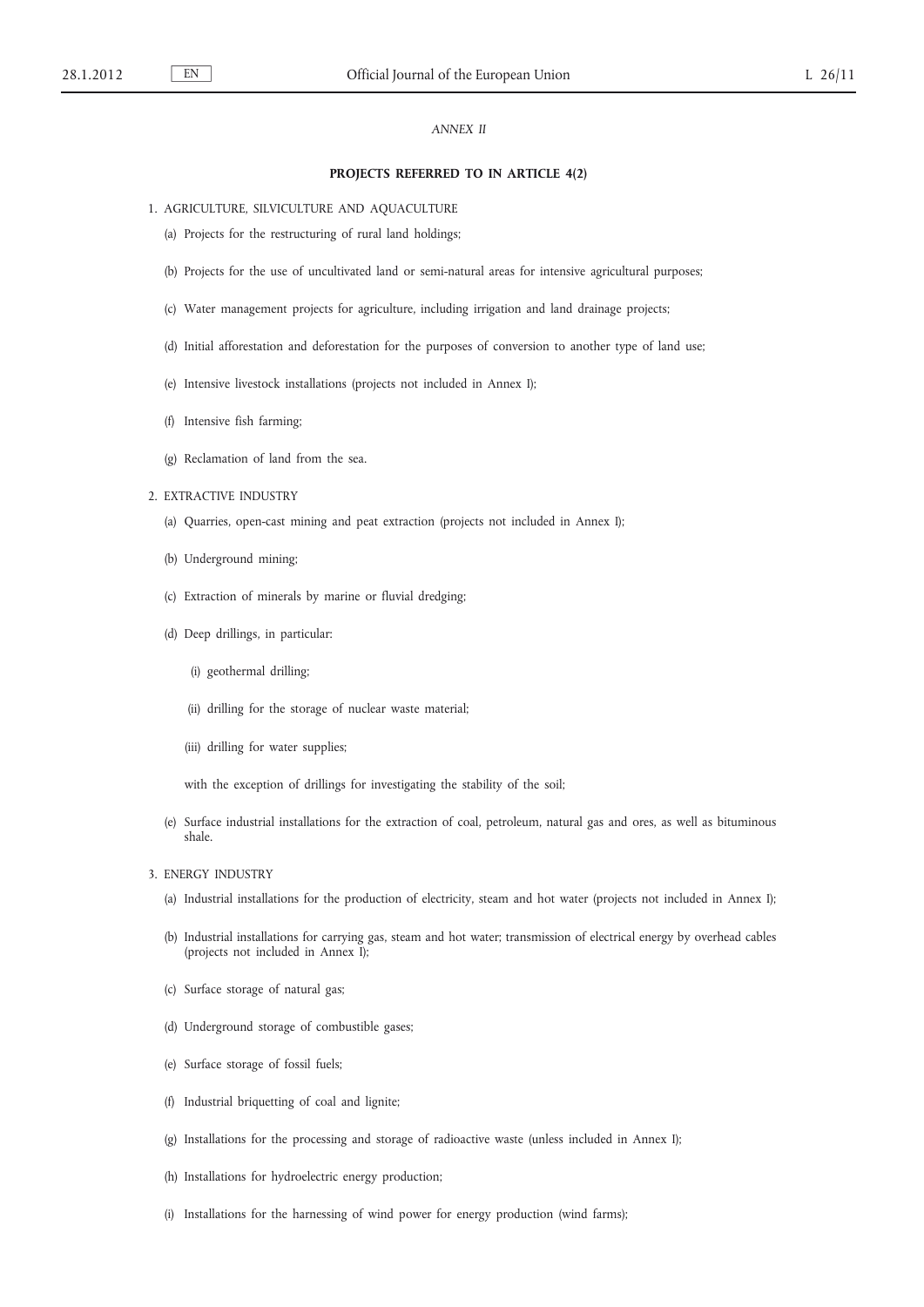(j) Installations for the capture of CO<sub>2</sub> streams for the purposes of geological storage pursuant to Directive 2009/31/EC from installations not covered by Annex I to this Directive.

#### 4. PRODUCTION AND PROCESSING OF METALS

- (a) Installations for the production of pig iron or steel (primary or secondary fusion) including continuous casting;
- (b) Installations for the processing of ferrous metals:
	- (i) hot-rolling mills;
	- (ii) smitheries with hammers;
	- (iii) application of protective fused metal coats;
- (c) Ferrous metal foundries;
- (d) Installations for the smelting, including the alloyage, of non-ferrous metals, excluding precious metals, including recovered products (refining, foundry casting, etc.);
- (e) Installations for surface treatment of metals and plastic materials using an electrolytic or chemical process;
- (f) Manufacture and assembly of motor vehicles and manufacture of motor-vehicle engines;
- (g) Shipyards;
- (h) Installations for the construction and repair of aircraft;
- (i) Manufacture of railway equipment;
- (j) Swaging by explosives;
- (k) Installations for the roasting and sintering of metallic ores.

#### 5. MINERAL INDUSTRY

- (a) Coke ovens (dry coal distillation);
- (b) Installations for the manufacture of cement;
- (c) Installations for the production of asbestos and the manufacture of asbestos products (projects not included in Annex I);
- (d) Installations for the manufacture of glass including glass fibre;
- (e) Installations for smelting mineral substances including the production of mineral fibres;
- (f) Manufacture of ceramic products by burning, in particular roofing tiles, bricks, refractory bricks, tiles, stoneware or porcelain.

### 6. CHEMICAL INDUSTRY (PROJECTS NOT INCLUDED IN ANNEX I)

- (a) Treatment of intermediate products and production of chemicals;
- (b) Production of pesticides and pharmaceutical products, paint and varnishes, elastomers and peroxides;
- (c) Storage facilities for petroleum, petrochemical and chemical products.

## 7. FOOD INDUSTRY

- (a) Manufacture of vegetable and animal oils and fats;
- (b) Packing and canning of animal and vegetable products;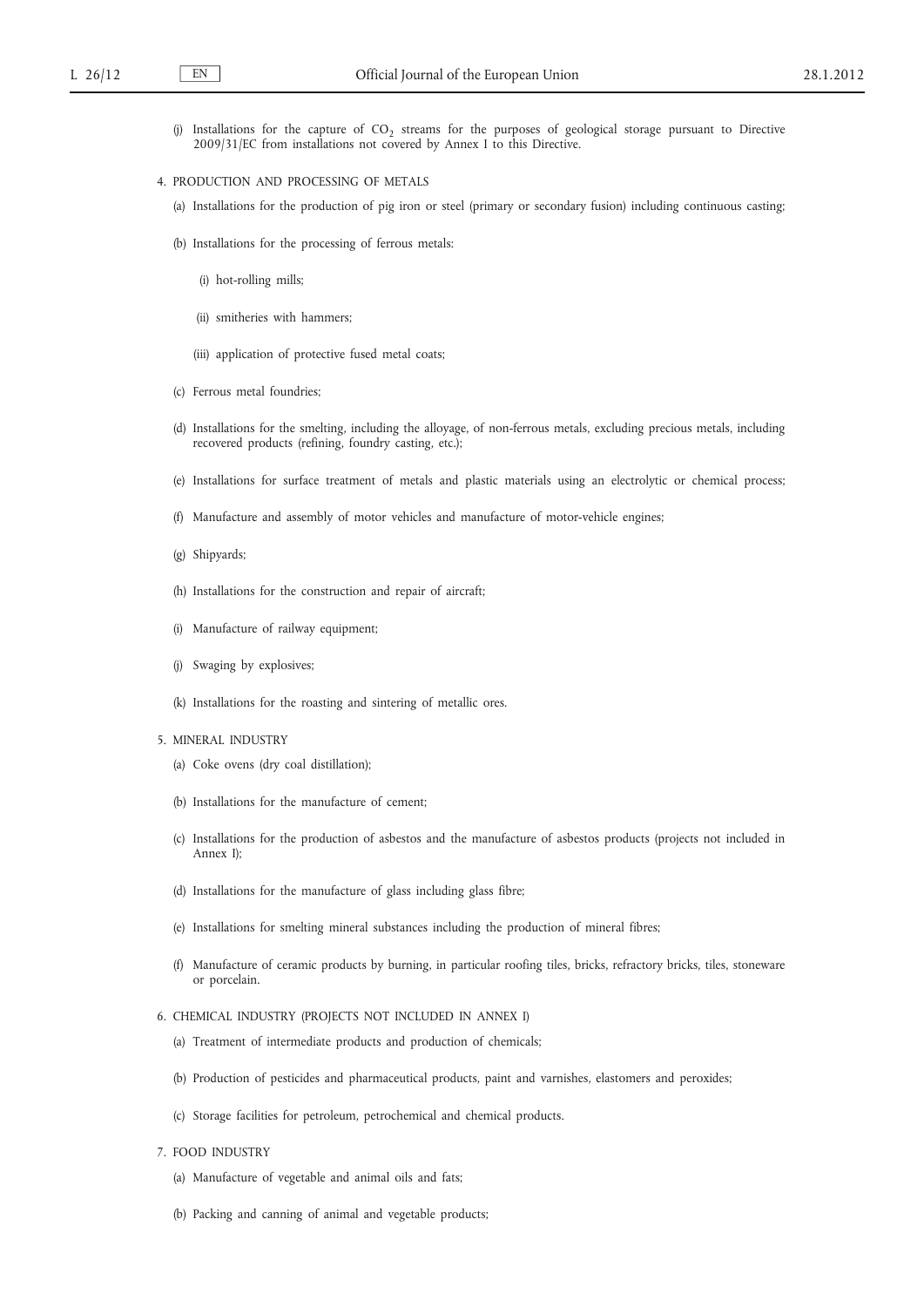- (c) Manufacture of dairy products;
- (d) Brewing and malting;
- (e) Confectionery and syrup manufacture;
- (f) Installations for the slaughter of animals;
- (g) Industrial starch manufacturing installations;
- (h) Fish-meal and fish-oil factories;
- (i) Sugar factories.
- 8. TEXTILE, LEATHER, WOOD AND PAPER INDUSTRIES
	- (a) Industrial plants for the production of paper and board (projects not included in Annex I);
	- (b) Plants for the pre-treatment (operations such as washing, bleaching, mercerisation) or dyeing of fibres or textiles;
	- (c) Plants for the tanning of hides and skins;
	- (d) Cellulose-processing and production installations.
- 9. RUBBER INDUSTRY

Manufacture and treatment of elastomer-based products.

#### 10. INFRASTRUCTURE PROJECTS

- (a) Industrial estate development projects;
- (b) Urban development projects, including the construction of shopping centres and car parks;
- (c) Construction of railways and intermodal transhipment facilities, and of intermodal terminals (projects not included in Annex I);
- (d) Construction of airfields (projects not included in Annex I);
- (e) Construction of roads, harbours and port installations, including fishing harbours (projects not included in Annex I);
- (f) Inland-waterway construction not included in Annex I, canalisation and flood-relief works;
- (g) Dams and other installations designed to hold water or store it on a long-term basis (projects not included in Annex I);
- (h) Tramways, elevated and underground railways, suspended lines or similar lines of a particular type, used exclusively or mainly for passenger transport;
- (i) Oil and gas pipeline installations and pipelines for the transport of  $CO<sub>2</sub>$  streams for the purposes of geological storage (projects not included in Annex I);
- (j) Installations of long-distance aqueducts;
- (k) Coastal work to combat erosion and maritime works capable of altering the coast through the construction, for example, of dykes, moles, jetties and other sea defence works, excluding the maintenance and reconstruction of such works;
- (l) Groundwater abstraction and artificial groundwater recharge schemes not included in Annex I;
- (m) Works for the transfer of water resources between river basins not included in Annex I.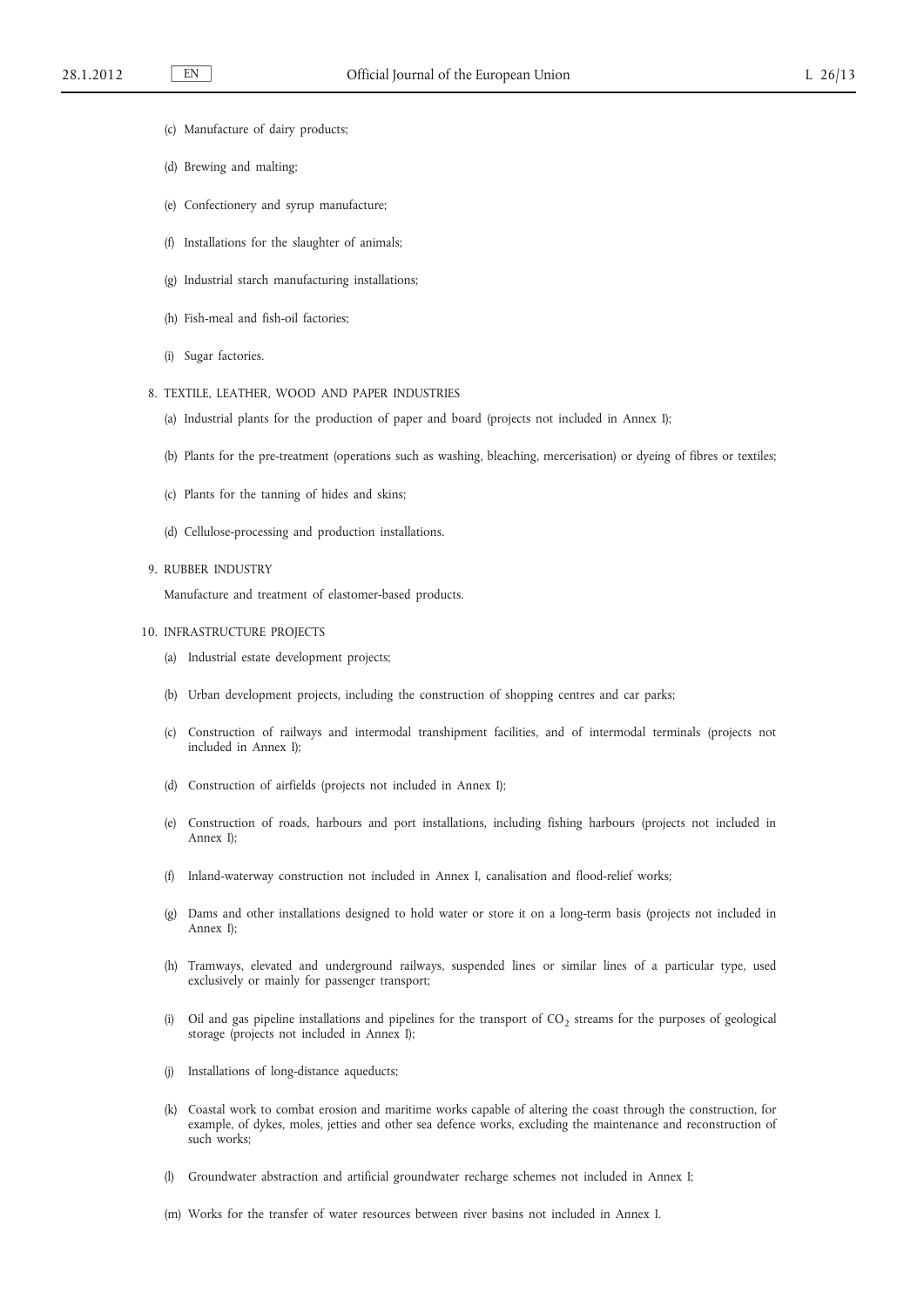### 11. OTHER PROJECTS

- (a) Permanent racing and test tracks for motorised vehicles;
- (b) Installations for the disposal of waste (projects not included in Annex I);
- (c) Waste-water treatment plants (projects not included in Annex I);
- (d) Sludge-deposition sites;
- (e) Storage of scrap iron, including scrap vehicles;
- (f) Test benches for engines, turbines or reactors;
- (g) Installations for the manufacture of artificial mineral fibres;
- (h) Installations for the recovery or destruction of explosive substances;
- (i) Knackers' yards.

### 12. TOURISM AND LEISURE

- (a) Ski runs, ski lifts and cable cars and associated developments;
- (b) Marinas;
- (c) Holiday villages and hotel complexes outside urban areas and associated developments;
- (d) Permanent campsites and caravan sites;
- (e) Theme parks.
- 13. (a) Any change or extension of projects listed in Annex I or this Annex, already authorised, executed or in the process of being executed, which may have significant adverse effects on the environment (change or extension not included in Annex I);
	- (b) Projects in Annex I, undertaken exclusively or mainly for the development and testing of new methods or products and not used for more than two years.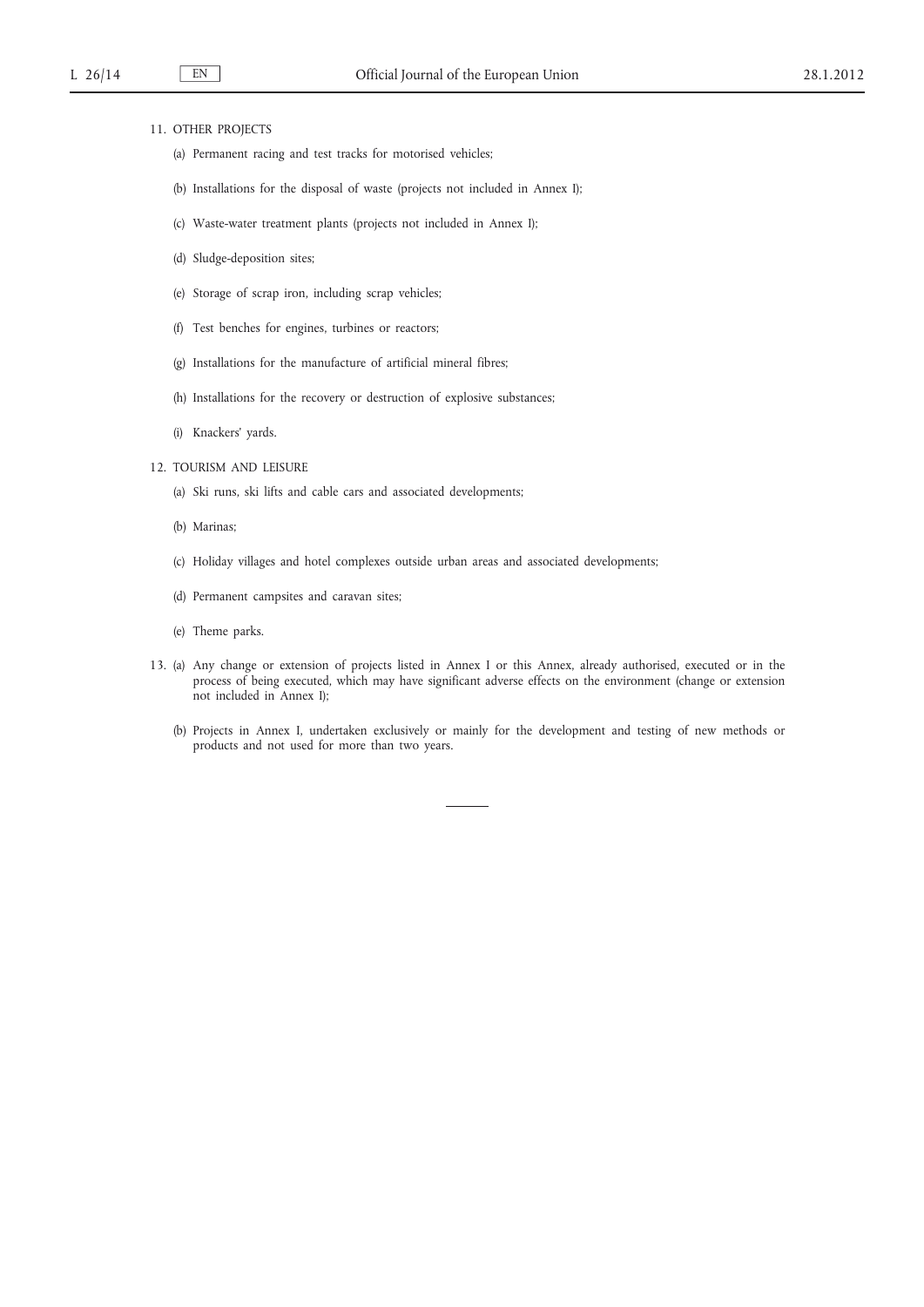### *ANNEX III*

#### **SELECTION CRITERIA REFERRED TO IN ARTICLE 4(3)**

#### 1. CHARACTERISTICS OF PROJECTS

The characteristics of projects must be considered having regard, in particular, to:

- (a) the size of the project;
- (b) the cumulation with other projects;
- (c) the use of natural resources;
- (d) the production of waste;
- (e) pollution and nuisances;
- (f) the risk of accidents, having regard in particular to substances or technologies used.

#### 2. LOCATION OF PROJECTS

The environmental sensitivity of geographical areas likely to be affected by projects must be considered, having regard, in particular, to:

- (a) the existing land use;
- (b) the relative abundance, quality and regenerative capacity of natural resources in the area;
- (c) the absorption capacity of the natural environment, paying particular attention to the following areas:
	- (i) wetlands;
	- (ii) coastal zones;
	- (iii) mountain and forest areas;
	- (iv) nature reserves and parks;
	- (v) areas classified or protected under Member States' legislation; special protection areas designated by Member States pursuant to Directive 2009/147/EC of the European Parliament and of the Council of 30 November 2009 on the conservation of wild birds (1) and to Council Directive 92/43/EEC of 21 May 1992 on the conservation of natural habitats and of wild fauna and flora (2);
	- (vi) areas in which the environmental quality standards laid down in Union legislation have already been exceeded;
	- (vii) densely populated areas;
	- (viii) landscapes of historical, cultural or archaeological significance.

### 3. CHARACTERISTICS OF THE POTENTIAL IMPACT

The potential significant effects of projects must be considered in relation to criteria set out in points 1 and 2, and having regard in particular to:

- (a) the extent of the impact (geographical area and size of the affected population);
- (b) the transfrontier nature of the impact;
- (c) the magnitude and complexity of the impact;
- (d) the probability of the impact;
- (e) the duration, frequency and reversibility of the impact.

<sup>(</sup> 1) OJ L 20, 26.1.2010, p. 7. ( 2) OJ L 206, 22.7.1992, p. 7.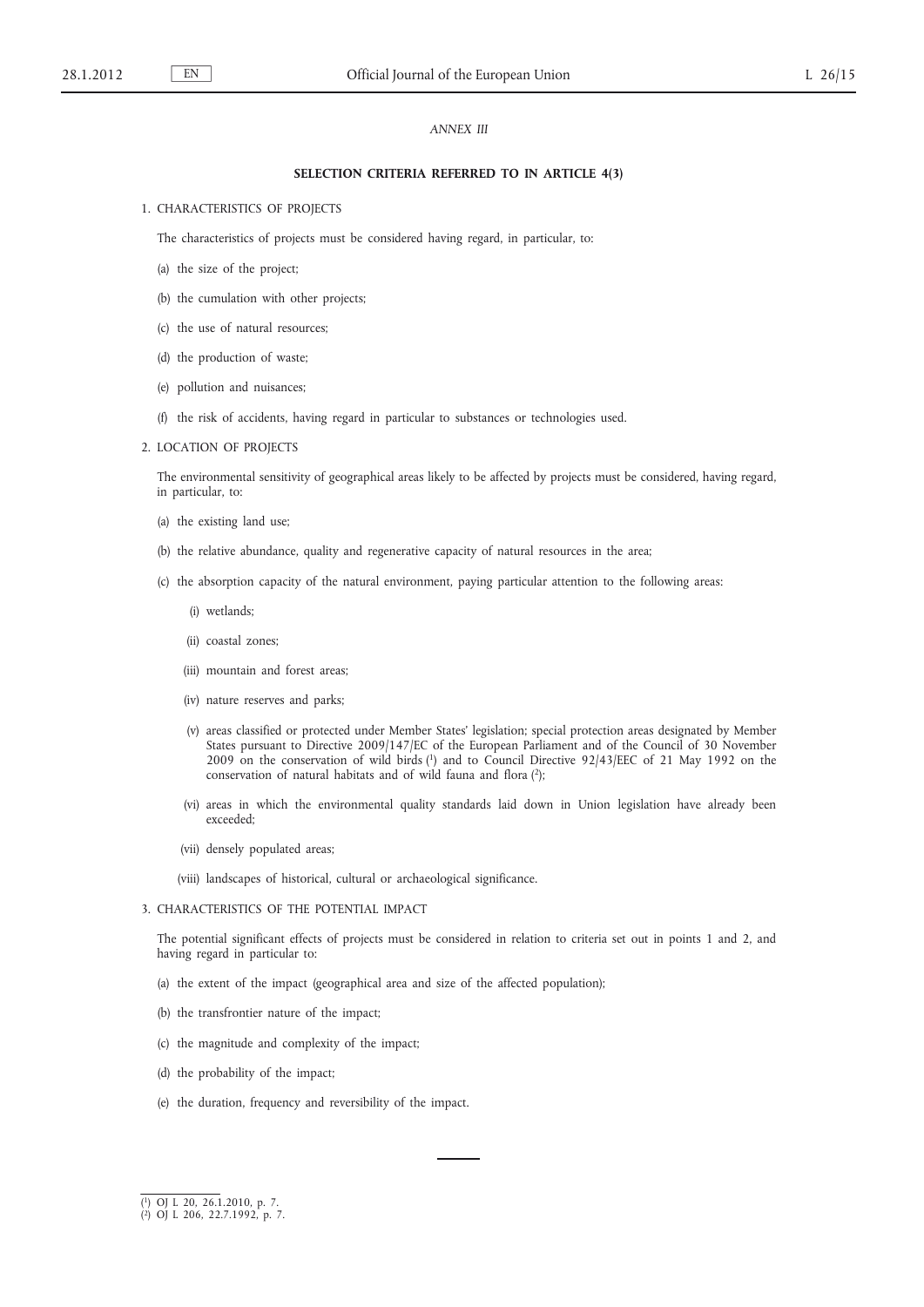#### *ANNEX IV*

#### **INFORMATION REFERRED TO IN ARTICLE 5(1)**

- 1. A description of the project, including in particular:
	- (a) a description of the physical characteristics of the whole project and the land-use requirements during the construction and operational phases;
	- (b) a description of the main characteristics of the production processes, for instance, the nature and quantity of the materials used;
	- (c) an estimate, by type and quantity, of expected residues and emissions (water, air and soil pollution, noise, vibration, light, heat, radiation, etc.) resulting from the operation of the proposed project.
- 2. An outline of the main alternatives studied by the developer and an indication of the main reasons for this choice, taking into account the environmental effects.
- 3. A description of the aspects of the environment likely to be significantly affected by the proposed project, including, in particular, population, fauna, flora, soil, water, air, climatic factors, material assets, including the architectural and archaeological heritage, landscape and the interrelationship between the above factors.
- 4. A description (1) of the likely significant effects of the proposed project on the environment resulting from:
	- (a) the existence of the project;
	- (b) the use of natural resources;
	- (c) the emission of pollutants, the creation of nuisances and the elimination of waste.
- 5. The description by the developer of the forecasting methods used to assess the effects on the environment referred to in point 4.
- 6. A description of the measures envisaged to prevent, reduce and where possible offset any significant adverse effects on the environment.
- 7. A non-technical summary of the information provided under headings 1 to 6.
- 8. An indication of any difficulties (technical deficiencies or lack of know-how) encountered by the developer in compiling the required information.

<sup>(</sup> 1) This description should cover the direct effects and any indirect, secondary, cumulative, short, medium and long-term, permanent and temporary, positive and negative effects of the project.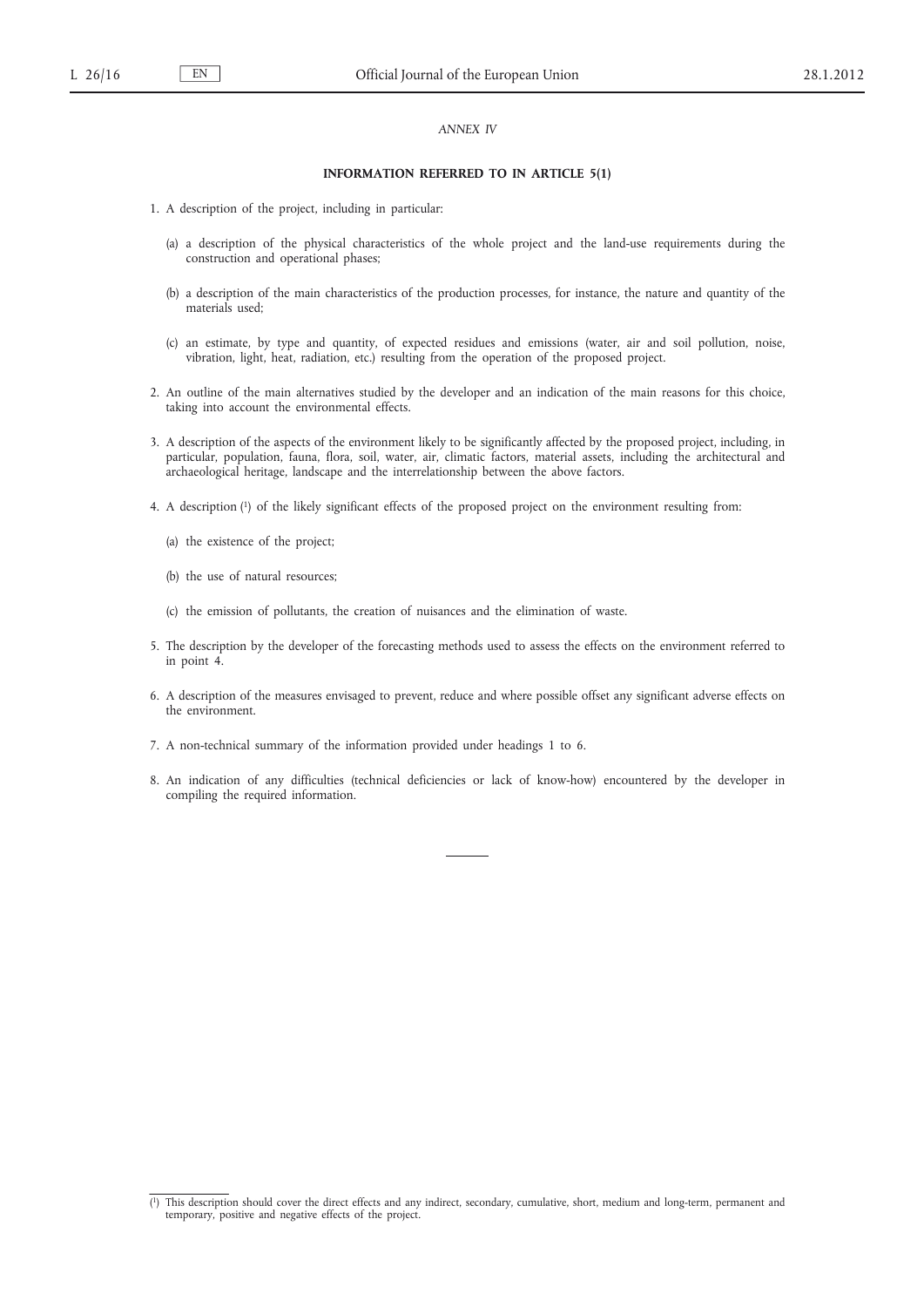## *ANNEX V*

#### PART A

### **Repealed Directive with list of its successive amendments**

## (referred to in Article 14)

Council Directive 85/337/EEC (OJ L 175, 5.7.1985, p. 40)

> Council Directive 97/11/EC (OJ L 73, 14.3.1997, p. 5)

| Directive 2003/35/EC of the European Parliament and of the Council<br>(OJ L 156, 25.6.2003, p. 17) | Article 3 only  |
|----------------------------------------------------------------------------------------------------|-----------------|
| Directive 2009/31/EC of the European Parliament and of the Council<br>(OJ L 140, 5.6.2009, p. 114) | Article 31 only |

#### PART B

## **List of time limits for transposition into national law**

(referred to in Article 14)

| Directive  | Time limit for transposition |
|------------|------------------------------|
| 85/337/EEC | 3 July 1988                  |
| 97/11/EC   | 14 March 1999                |
| 2003/35/EC | 25 June 2005                 |
| 2009/31/EC | 25 June 2011                 |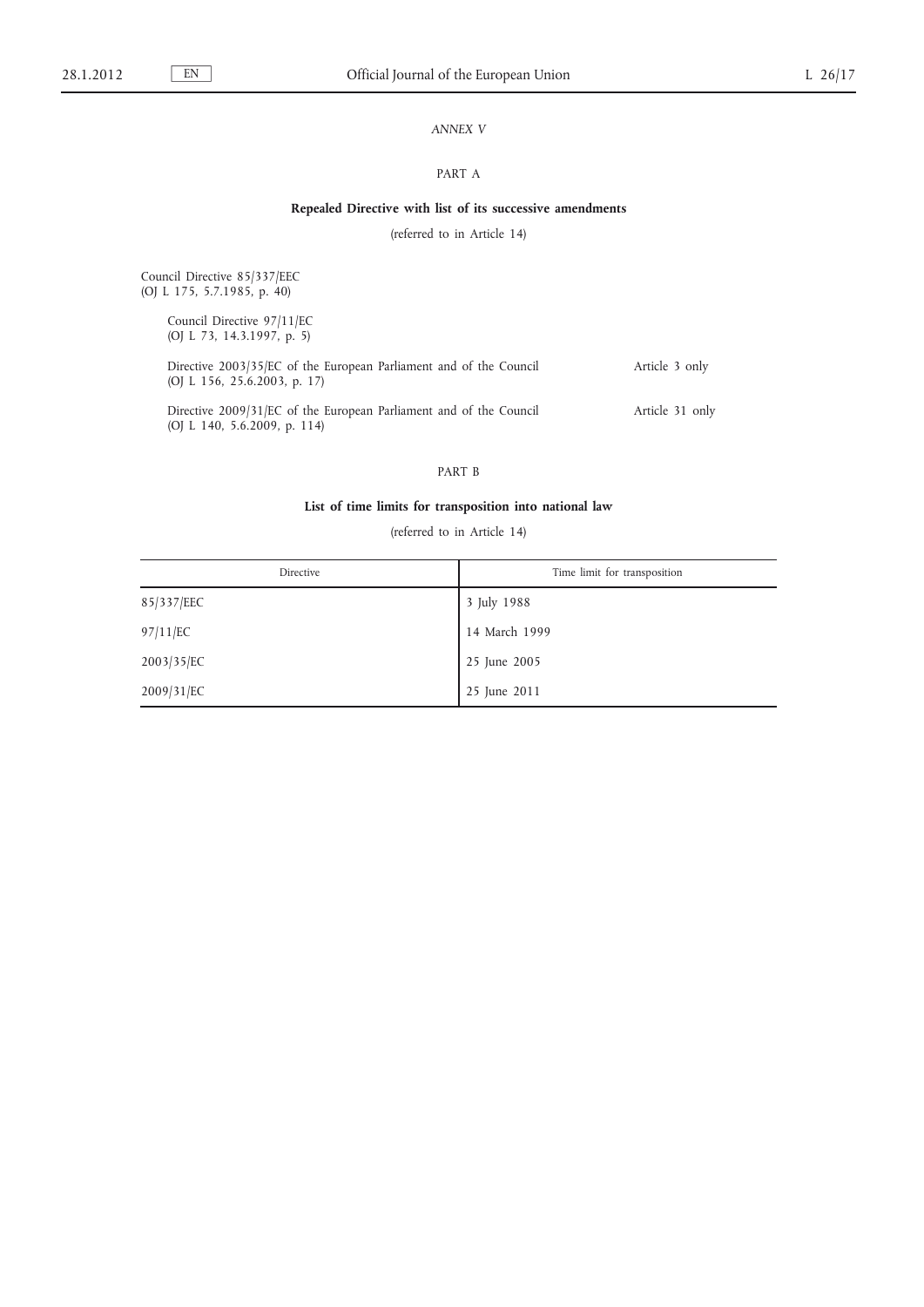## *ANNEX VI*

### **Correlation table**

| Directive 85/337/EEC                                    | This Directive                                         |
|---------------------------------------------------------|--------------------------------------------------------|
| Article $1(1)$                                          | Article $1(1)$                                         |
| Article 1(2), first subparagraph                        | Article 1(2), introductory wording                     |
| Article 1(2), second subparagraph, introductory wording | Article $1(2)(a)$ , introductory wording               |
| Article 1(2), second subparagraph, first indent         | Article 1(2), point (a), first indent                  |
| Article 1(2), second subparagraph, second indent        | Article 1(2), point (a), second indent                 |
| Article 1(2), third subparagraph                        | Article 1(2), point (b)                                |
| Article 1(2), fourth subparagraph                       | Article 1(2), point (c)                                |
| Article 1(2), fifth subparagraph                        | Article $1(2)$ , point $(d)$                           |
| Article 1(2), sixth subparagraph                        | Article $1(2)$ , point (e)                             |
| Article 1(3)                                            | Article $1(2)$ , point $(f)$                           |
| Article 1(4)                                            | Article $1(3)$                                         |
| Article 1(5)                                            | Article 1(4)                                           |
| Article $2(1)$                                          | Article 2(1)                                           |
| Article 2(2)                                            | Article 2(2)                                           |
| Article 2(2a)                                           | Article $2(3)$                                         |
| Article 2(3)                                            | Article 2(4)                                           |
| Article 3, introductory wording                         | Article 3, introductory wording                        |
| Article 3, first indent                                 | Article 3, point (a)                                   |
| Article 3, second indent                                | Article 3, point (b)                                   |
| Article 3, third indent                                 | Article 3, point (c)                                   |
| Article 3, fourth indent                                | Article 3, point (d)                                   |
| Article 4                                               | Article 4                                              |
| Article 5(1)                                            | Article 5(1)                                           |
| Article 5(2)                                            | Article 5(2)                                           |
| Article 5(3), introductory wording                      | Article 5(3), introductory wording                     |
| Article 5(3), first indent                              | Article 5(3), point (a)                                |
| Article 5(3), second indent                             | Article 5(3), point (b)                                |
| Article 5(3), third indent                              | Article 5(3), point (c)                                |
| Article 5(3), fourth indent                             | Article 5(3), point (d)                                |
| Article 5(3), fifth indent                              | Article 5(3), point (e)                                |
| Article 5(4)                                            | Article 5(4)                                           |
| Article 6                                               | Article 6                                              |
| Article 7(1), introductory wording                      | Article 7(1), first subparagraph, introductory wording |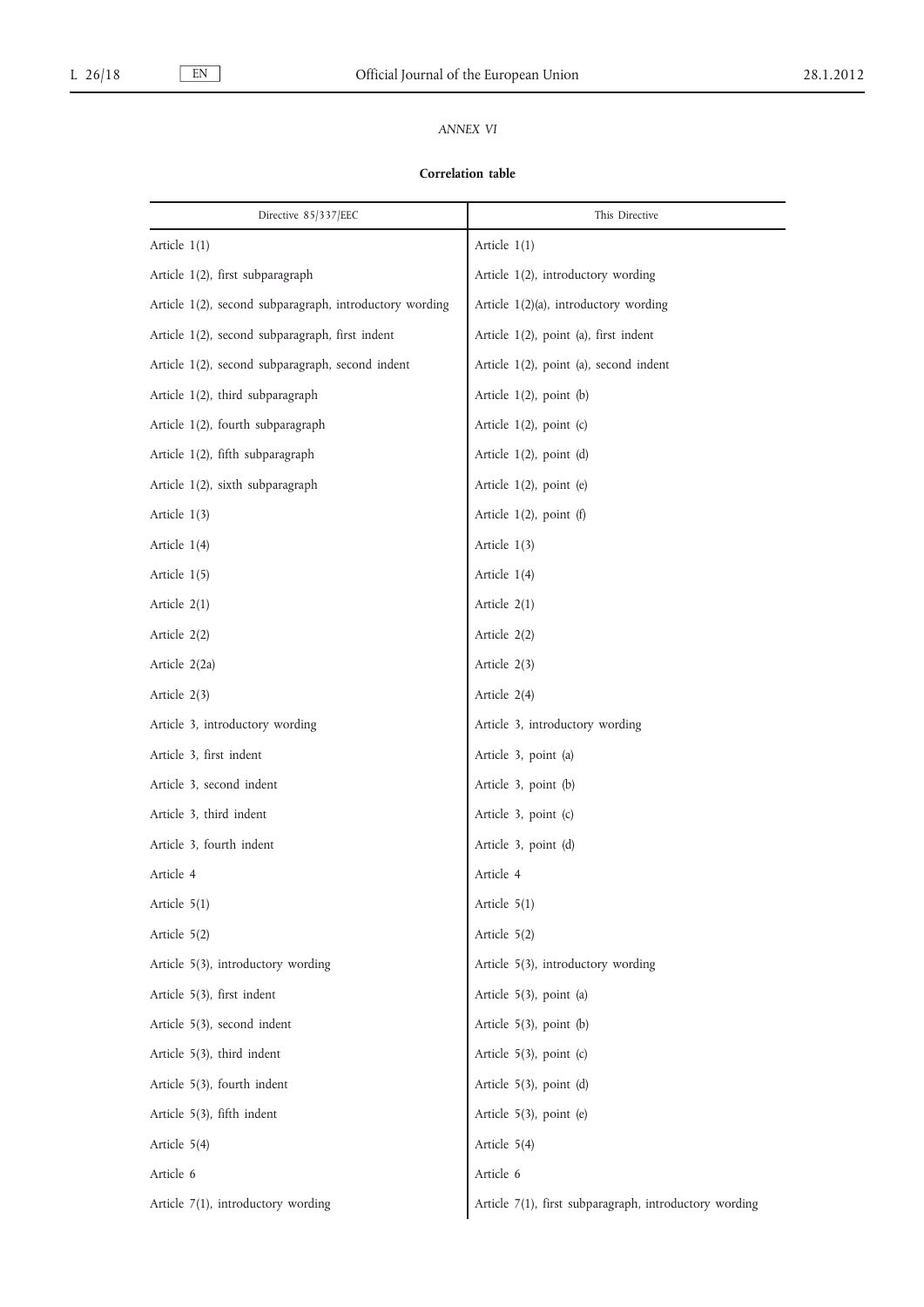| Directive 85/337/EEC                      | This Directive                                |
|-------------------------------------------|-----------------------------------------------|
| Article $7(1)$ , point (a)                | Article 7(1), first subparagraph, point (a)   |
| Article $7(1)$ , point (b)                | Article 7(1), first subparagraph, point (b)   |
| Article $7(1)$ , final wording            | Article 7(1), second subparagraph             |
| Article 7(2)-7(5)                         | Article 7(2)-7(5)                             |
| Article 8                                 | Article 8                                     |
| Article 9(1), introductory wording        | Article 9, introductory wording               |
| Article 9(1), first indent                | Article 9(1), point (a)                       |
| Article 9(1), second indent               | Article $9(1)$ , point $(b)$                  |
| Article 9(1), third indent                | Article $9(1)$ , point (c)                    |
| Article $9(2)$                            | Article 9(2)                                  |
| Article 10                                | Article 10                                    |
| Article 10a, first paragraph              | Article $11(1)$                               |
| Article 10a, second paragraph             | Article 11(2)                                 |
| Article 10a, third paragraph              | Article $11(3)$                               |
| Article 10a, fourth and fifth paragraphs  | Article 11(4), first and second subparagraphs |
| Article 10a, sixth paragraph              | Article 11(5)                                 |
| Article $11(1)$                           | Article $12(1)$                               |
| Article $11(2)$                           | Article $12(2)$                               |
| Article $11(3)$                           |                                               |
| Article 11(4)                             | Article $12(3)$                               |
| Article $12(1)$                           |                                               |
| Article $12(2)$                           | Article 13                                    |
|                                           | Article 14                                    |
|                                           | Article 15                                    |
| Article 14                                | Article 16                                    |
| Annex I, point 1                          | Annex I, point 1                              |
| Annex I, point 2, first indent            | Annex I, point 2(a)                           |
| Annex I, point 2, second indent           | Annex I, point 2(b)                           |
| Annex I, point 3(a)                       | Annex I, point 3(a)                           |
| Annex I, point 3(b), introductory wording | Annex I, point 3(b), introductory wording     |
| Annex I, point 3(b), first indent         | Annex I, point 3(b)(i)                        |
| Annex I, point 3(b), second indent        | Annex I, point 3(b)(ii)                       |
| Annex I, point 3(b), third indent         | Annex I, point 3(b)(iii)                      |
| Annex I, point 3(b), fourth indent        | Annex I, point 3(b)(iv)                       |
| Annex I, point 3(b), fifth indent         | Annex I, point 3(b)(v)                        |
| Annex I, point 4, first indent            | Annex I, point 4(a)                           |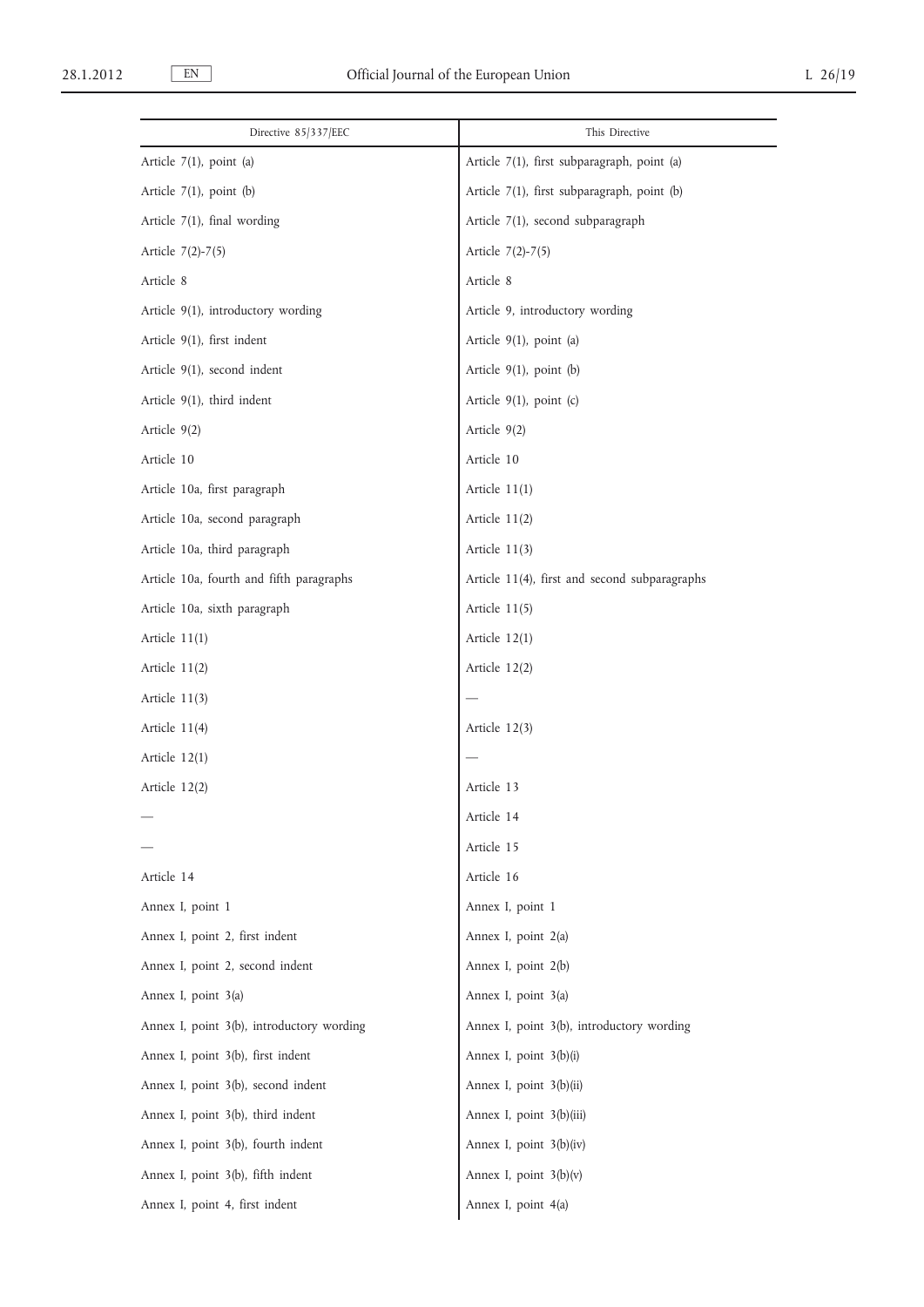$\overline{a}$ 

| Directive 85/337/EEC                       | This Directive                             |
|--------------------------------------------|--------------------------------------------|
| Annex I, point 4, second indent            | Annex I, point 4(b)                        |
| Annex I, point 5                           | Annex I, point 5                           |
| Annex I, point 6, introductory wording     | Annex I, point 6, introductory wording     |
| Annex I, point 6(i)                        | Annex I, point $6(a)$                      |
| Annex I, point 6(ii)                       | Annex I, point 6(b)                        |
| Annex I, point 6(iii)                      | Annex I, point 6(c)                        |
| Annex I, point 6(iv)                       | Annex I, point 6(d)                        |
| Annex I, point 6(v)                        | Annex I, point 6(e)                        |
| Annex I, point 6(vi)                       | Annex I, point $6(f)$                      |
| Annex I, points 7-15                       | Annex I, points 7-15                       |
| Annex I, point 16, introductory wording    | Annex I, point 16, introductory wording    |
| Annex I, point 16, first indent            | Annex I, point 16(a)                       |
| Annex I, point 16, second indent           | Annex I, point 16(b)                       |
| Annex I, points 17-21                      | Annex I, points 17-21                      |
| Annex I, point 22                          | Annex I, point 24                          |
| Annex I, point 23                          | Annex I, point 22                          |
| Annex I, point 24                          | Annex I, point 23                          |
| Annex II, point 1                          | Annex II, point 1                          |
| Annex II, point $2(a)$ , $(b)$ and $(c)$   | Annex II, point $2(a)$ , (b) and (c)       |
| Annex II, point 2(d), introductory wording | Annex II, point 2(d), introductory wording |
| Annex II, point 2(d), first indent         | Annex II, point 2(d)(i)                    |
| Annex II, point 2(d), second indent        | Annex II, point $2(d)(ii)$                 |
| Annex II, point 2(d), third indent         | Annex II, point 2(d)(iii)                  |
| Annex II, point 2(d), final wording        | Annex II, point 2(d), final wording        |
| Annex II, point 2(e)                       | Annex II, point 2(e)                       |
| Annex II, points 3-12                      | Annex II, points 3-12                      |
| Annex II, point 13, first indent           | Annex II, point 13(a)                      |
| Annex II, point 13, second indent          | Annex II, point 13(b)                      |
| Annex III, point 1, introductory wording   | Annex III, point 1, introductory wording   |
| Annex III, point 1, first indent           | Annex III, point 1(a)                      |
| Annex III, point 1, second indent          | Annex III, point 1(b)                      |
| Annex III, point 1, third indent           | Annex III, point 1(c)                      |
| Annex III, point 1, fourth indent          | Annex III, point $1(d)$                    |
| Annex III, point 1, fifth indent           | Annex III, point 1(e)                      |
| Annex III, point 1, sixth indent           | Annex III, point 1(f)                      |
| Annex III, point 2, introductory wording   | Annex III, point 2, introductory wording   |